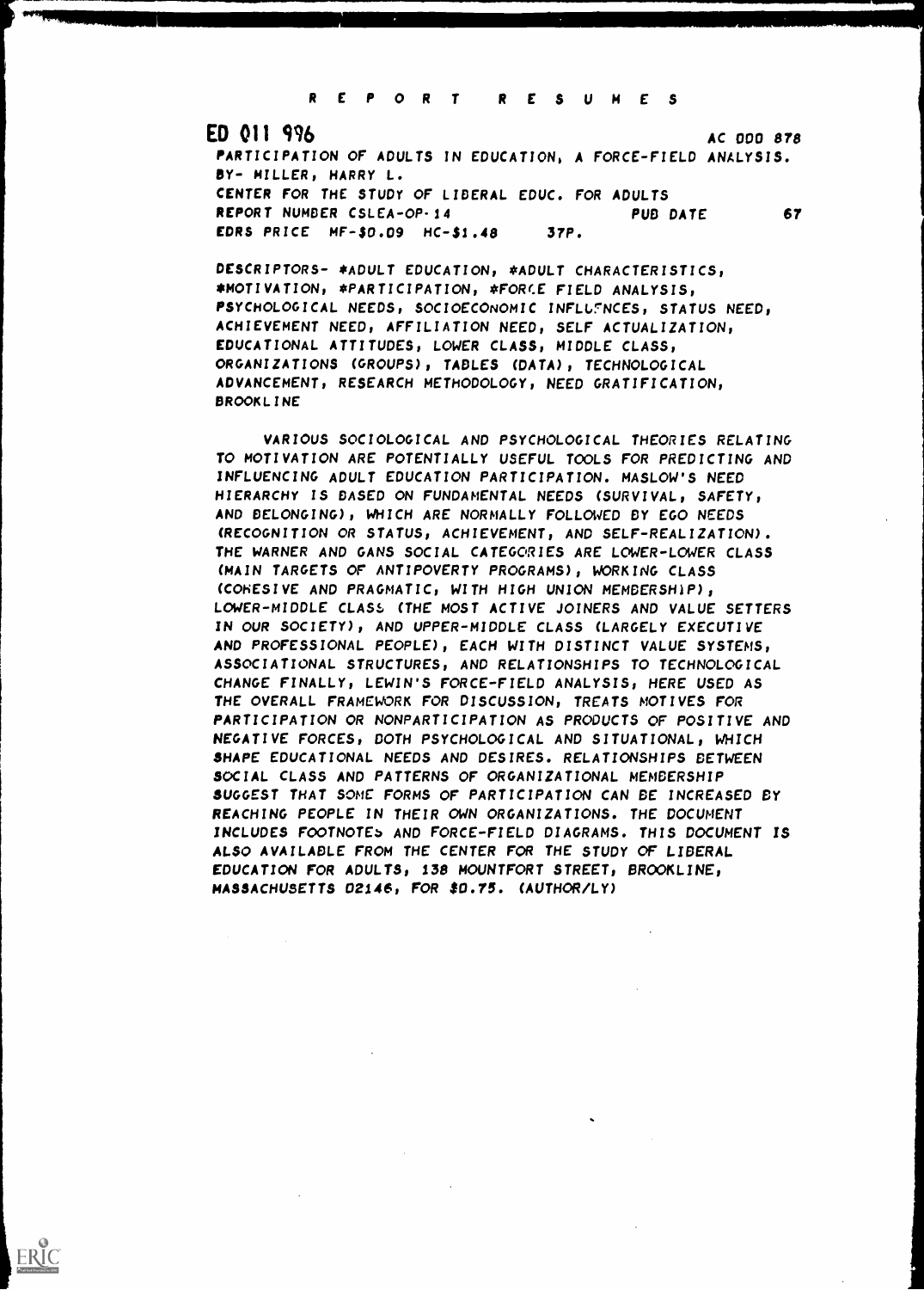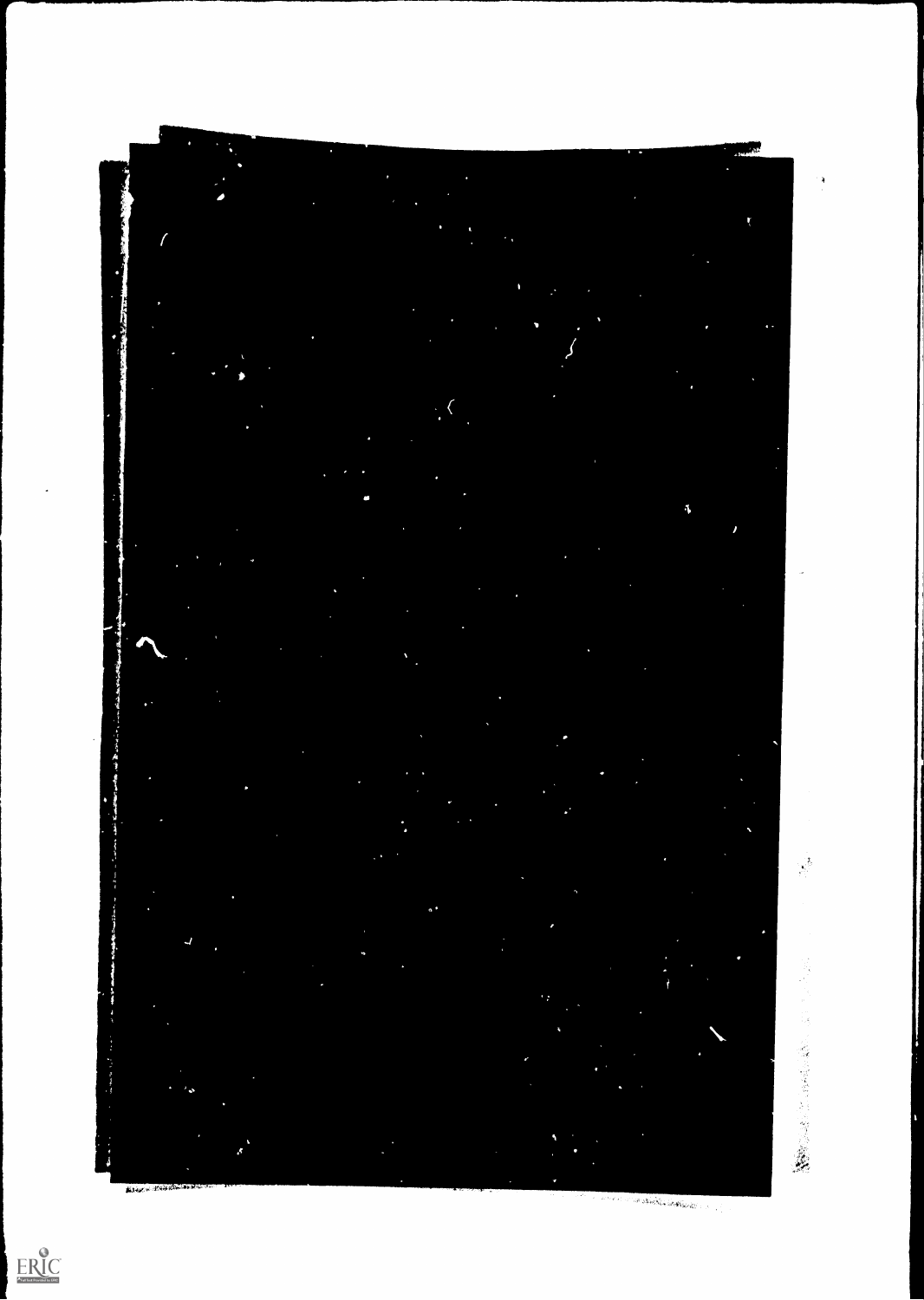# OCCASIONAL PAPERS

A special series devoted to documents which, though prepared in a specific context and for a limited audience, are judged to be of such general interest that they merit wider distribution than that for which they were originally intended. They are presented in the hope that they will contribute to the more general sharing of information and opinion about questions of importance in the field of liberal education for adults.

PUBLICATIONS

CENTER  $\vert$  Center publications on education of adults include the Notes and Essays series examining purposes and philosophy, Reports on methods and practices in the field, Research Reports, and Occasional Papers.

For a complete list and prices write:

CENTER FOR THE STUDY OF LIBERAL EDUCATION FOR ADULTS AT BOSTON UNIVERSITY 138 Mountfort St.

Brookline, Mass. 02146

\$ .75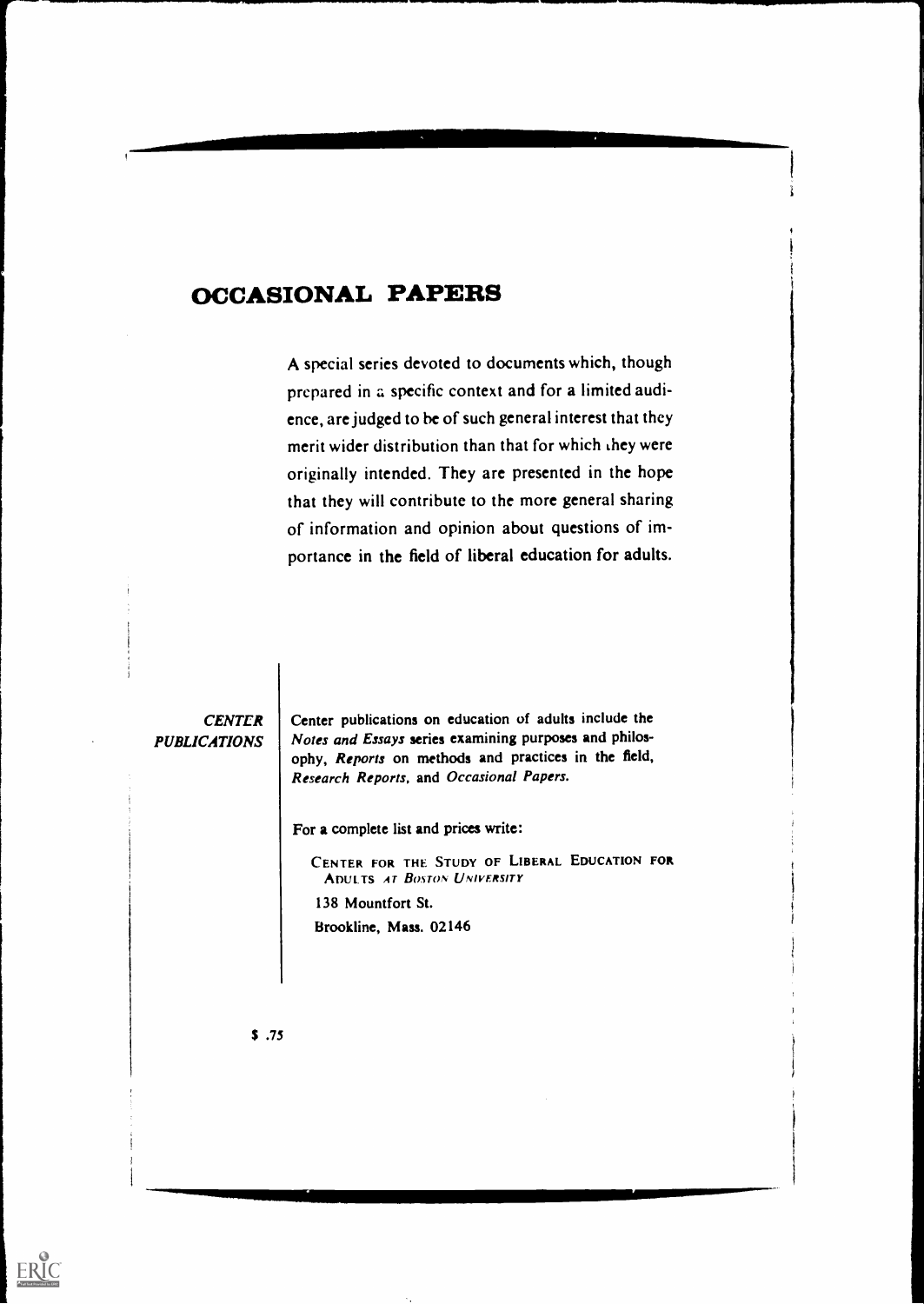## U.S. DEPARTMENT OF HEALTH, EDUCATION & WELFARE OFFICE OF EDUCATION

THIS DOCUMENT HAS BEEN REPRODUCED EXACTLY AS RECEIVED FROM THE PERSON OR ORGANIZATION ORIGINATING IT. POINTS OF VIEW OR OPINIONS STATED DO NOT NECESSARILY REPRESENT OFFICIAL OFFICE OF EDUCATION POSITION OR POLICY.

# PARTICIPATION OF ADULTS IN EDUCATION

A Foroe-Field Analysis

### Harry L. Miller

 $\ddot{\phantom{a}}$ 

Associate Professor Hunter Colle**ge** results to the *Hunter* College

 $\overline{\psi}$ 

CENTER for the STUDY OF LIBERAL EDUCATION FOR ADULTS at Boston University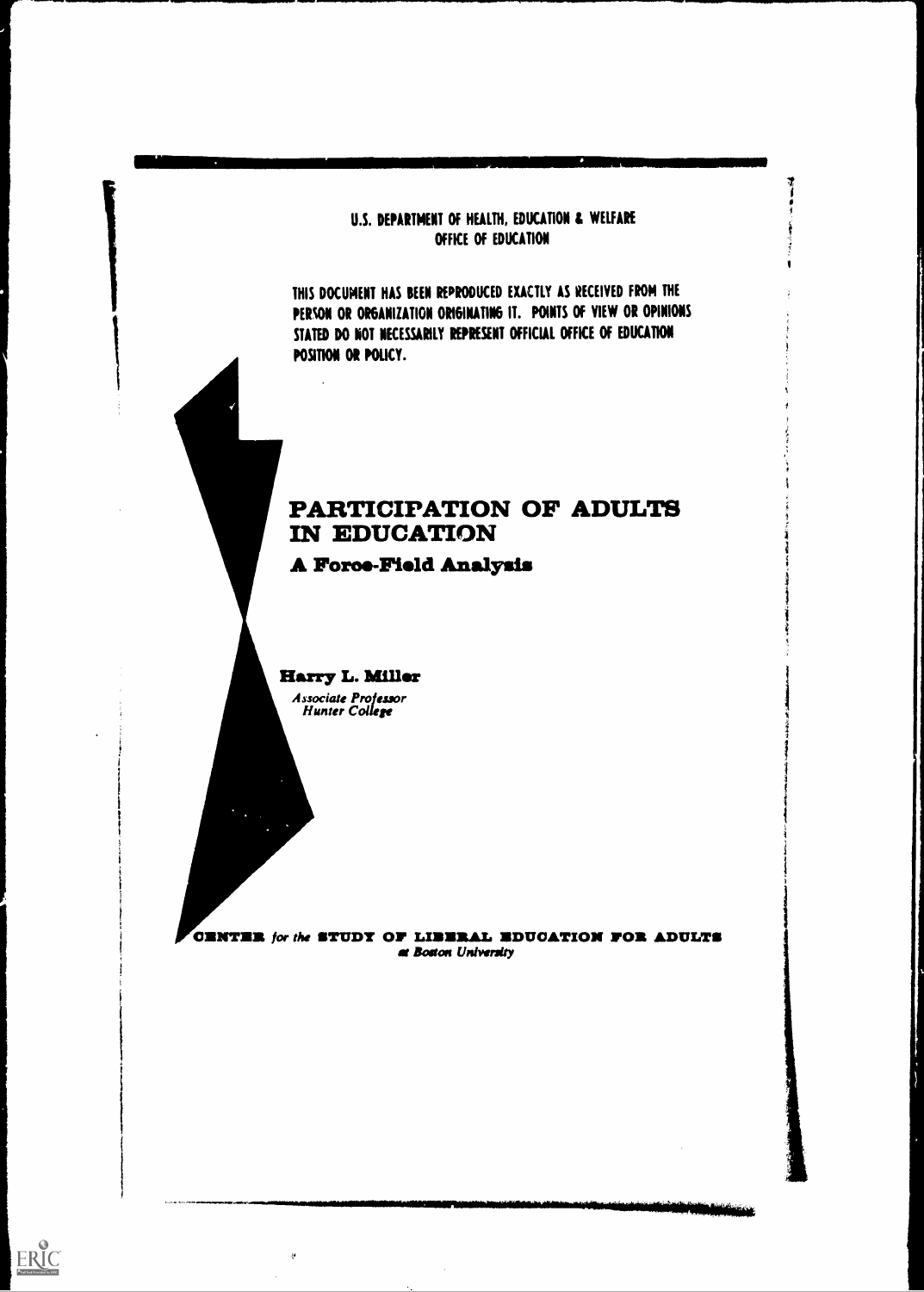# THE CENTER for the STUDY OF LIBERAL EDUCATION FOR ADULTS

was established in 1951 by a grant from the Fund for Adult Education to work with universities seeking to initiate or improve programs of liberal education for adults. In 1964 CSLEA affiliated with Boston University. The purpose of the Center is to help American higher education institutions develop greater effectiveness and a deeper sense of responsibility for the liberal education of adults.

Copyright 1967 by the Center for the Study of Liberal Education for Adults at Boston University. All rights reserved.

PRINTED IN U.S.A.

 $\sum_{\lambda_{\text{full text} \text{ } \text{prod}}}\prod_{\text{even} \text{ and } \text{even}}$ 

"PERMISSION TO REPRODUCE THIS COPYRIGHTED MATERIAL HAS BEEN GRANTED BY semes ultipale

TO ERIC AND ORGANIZATIONS OPERATING UNDER AGREEMENTS WITH THE U.S. OFFICE OF EDUCATION. FURTHER REPRODUCTION OUTSIDE THE ERIC SYSTEM REQUIRES PERMISSION OF THE COPYRIGHT OWNER."

 $\sim 10$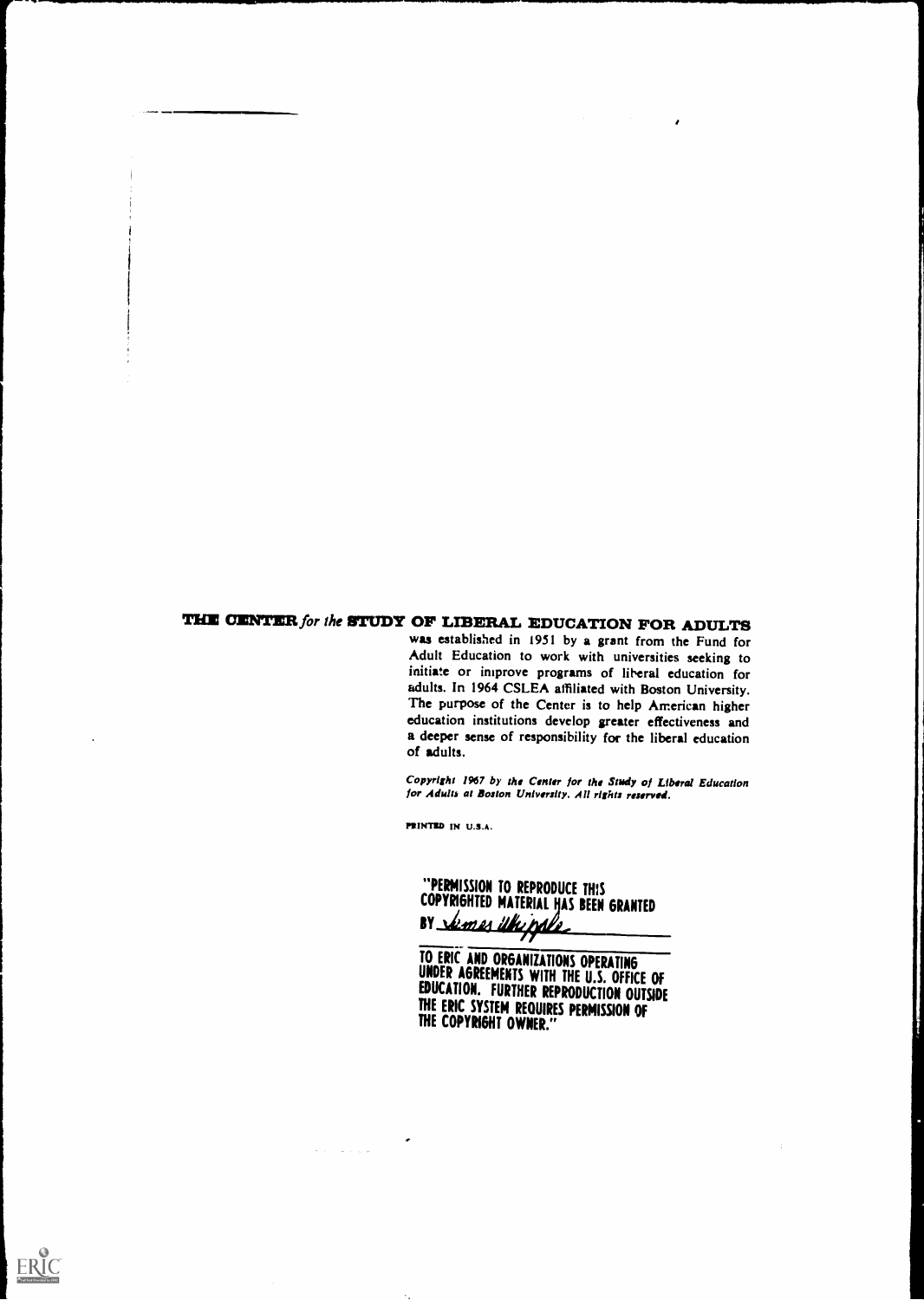#### INTRODUCTION

This paper by Harry L. Miller was originally written as a background piece for the study of adult education which A. A. Liveright conducted for the U. S. Office of Education in 1966. We publish it now as an Occasional Paper because we believe that its unusual blending of dynamic theories of sociology and psychology is of great significance to researchers and programmers in adult education.

The theoretical construct which is developed here makes it possible to take a fresh look at many of the problems which plague those who are concerned with the relationship of motivation to planning and teaching in adult education. Adult educators are currently showing increasing concern for doing a better job in meeting the needs of constituencies they are already serving in the affluent middle class. In addition there is a gnawing concern for the failure of educational institutions as currently constituted to gain access to the poor for educational purposes.

The paper is built around three theoretical formulations: Abraham Maslow's hierarchy of needs, Kurt Lewin's dynamic theory of forcefield, and social class theories of W. L. Warner and Herbert Gans. Harry Miller skilfully demonstrates how research and programming ideas can be derived from careful consideration of the implication of these theories for each social class and for individuals at various stages of social and personal development.

It is an important contribution because it is a model for thought and action.

Peter E. Siegle

iii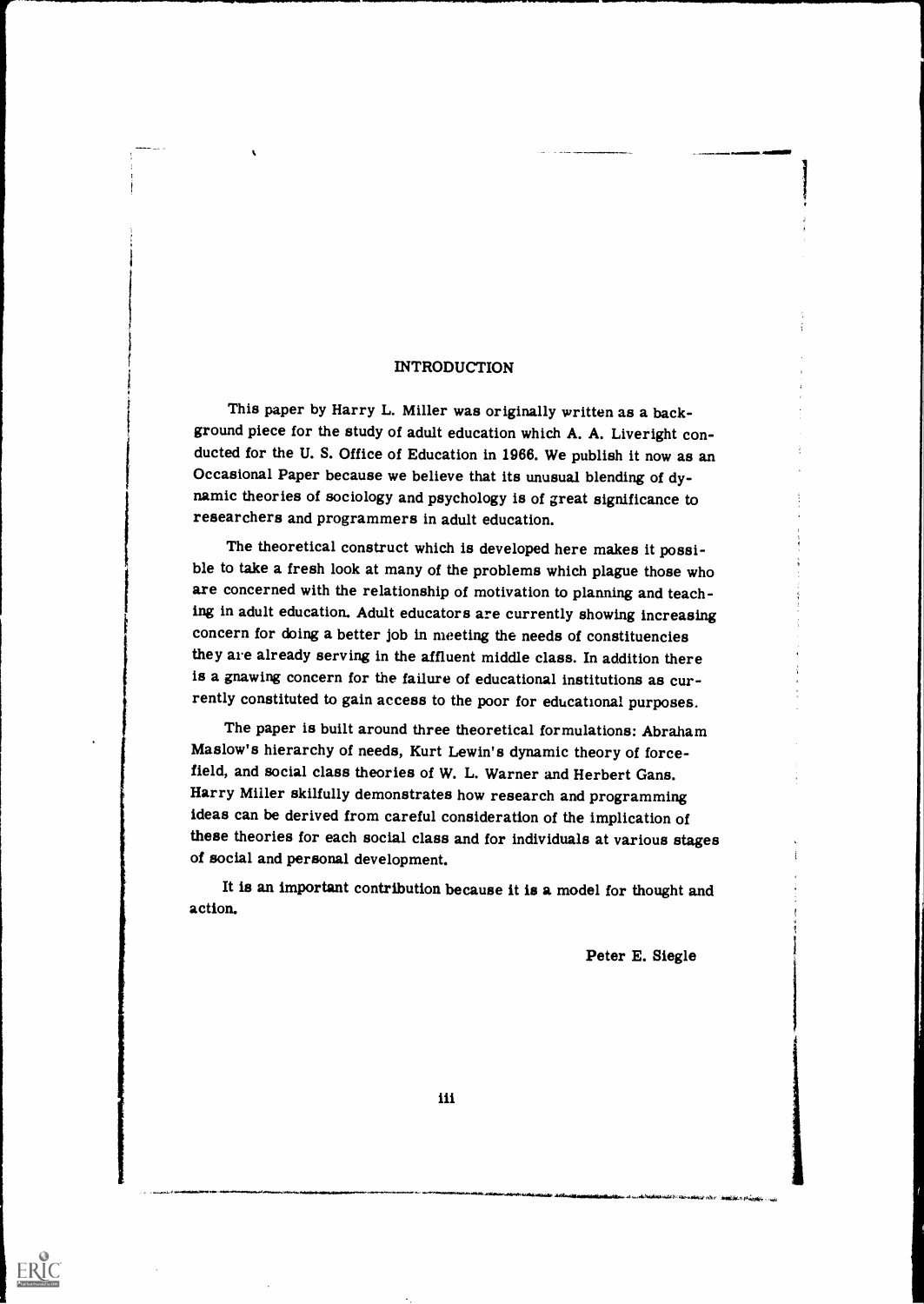From the earliest period of the self-conscious adult education move-<br>ment, there has been a continuing interest in the motivations which lead<br>people to participate in voluntary educational programs and a substantial<br>amount

There are, to be sure, great extremes of sophistication in both meth-<br>odology and interpretation among these studies. Dowling's "A Study of<br>Adult Education Participants in Green Bay, Wisconsin"<sup>1</sup> is a good exam-<br>ple of t

Whatever differences there may be among them, however, all such<br>studies suffer from a lack of a guiding framework that would suggest in<br>advance what phenomena we should be looking for. It is presumptuous to<br>talk in this co

3. John W. C. Johnstone and Ramon Rivera, Volunteers for Learn-<br>ing (Chicago, Illinois: Aldine Publishing Co., 1965).

<sup>1.</sup> W. D. Dowling, "A Study of Adult Education Participants in Green Bay, Wisconsin," Journal of Experimental Education, Vol. 32, No. 1, Fall,

<sup>2.</sup> J. A. Davis, A Study of Participants in the Great Books Program (Fund for Adult Education, 1960).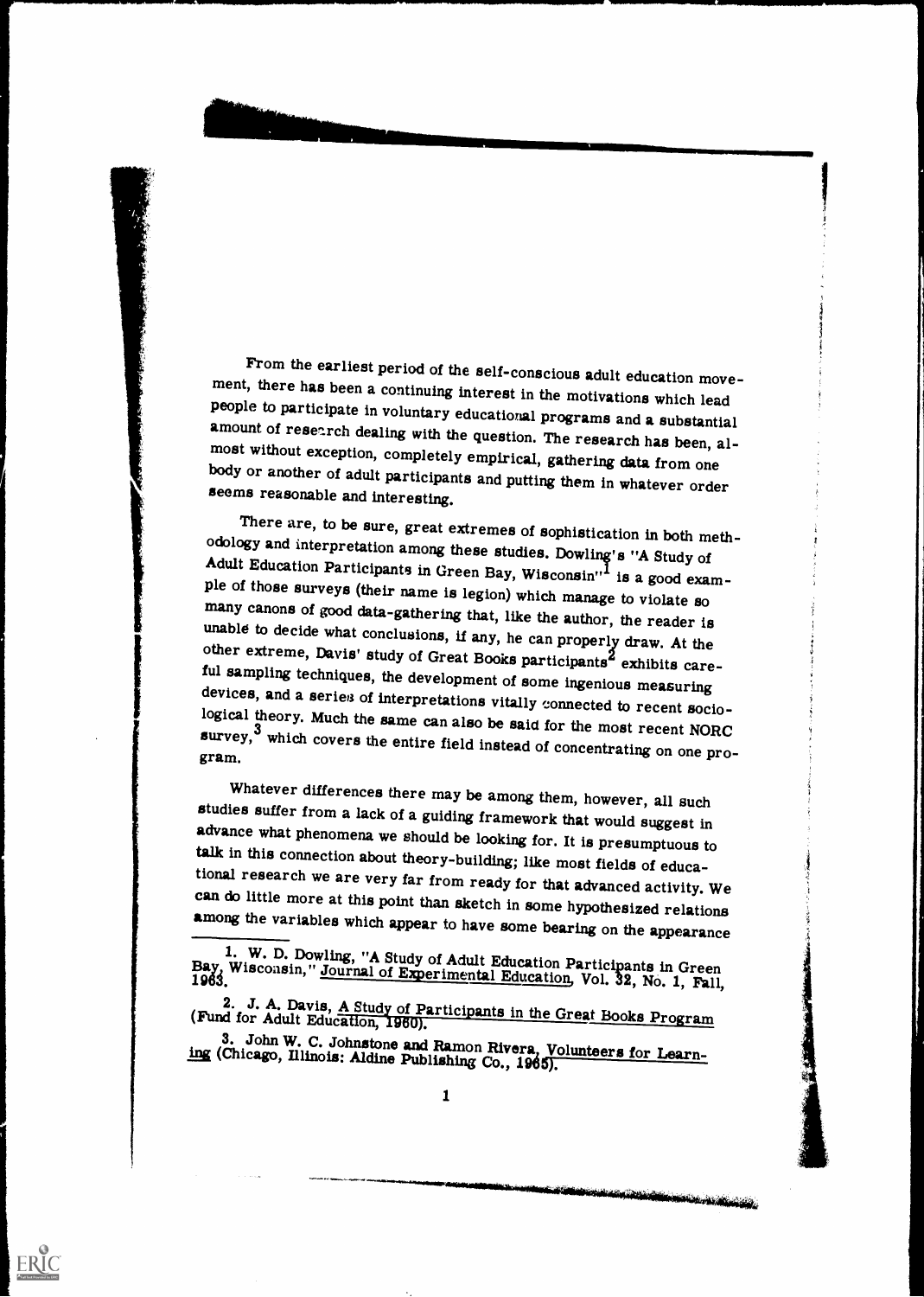in our programs of some adults rather than others, in some programs rather than others, at particular times rather than others. Without such a guide we are condemned forever to repeating status surveys and refining our empirical categories to the point of meaninglessness.

1.41111.1.11115

Far more important, until we begin a search for significant relationships instead of static categories, our data on motivations leave us helpless in the face of two necessary tasks: making tentative predictions about future trends in participation, that is, stating that under certain conditions there ought to be a rise in participation in particular programs; and developing plans for increasing participation in desirable educational activities by indicating what changes we would have to make in the existing situation to achieve the increase.

The hope of eventually improving our power to deal with those tasks dictates the general form of this paper and, in particular, my choice of Lewin's force-field analysis as its main structural device.<sup>4</sup> Lewin's suggestion that we look at such high-level abstractions as "production," "consumption," or "participation" as an equilibrium that results from the innumerable decisions of large numbers of individuals exactly fits the requirements of our present problem. His analysis of this equilibrium as a product of positive and negative forces, both psychological and situational, provides us with a useful tool for identifying the important variables in participative behavior and for estimating what changes we would have to make in those forces if we are to change the present equilibrium.

# SOME PRELIMINARY ASSUMPTIONS

The study of human motivation has been so perplexing that many behaviorists have argued that we ought to discard the whole concept. Even the animal experimenters have their problems, in a setting in which it is possible to control observed behavior precisely. One cannot help but think that animals seem determined to prove whatever their masters hypothesize when, after thousands of rats and monkeys had confirmed the thesis that animals learn only under conditions of basic need deprivation, Harry Harlow's monkeys, stuffed to satiation and with mouth pouches full



<sup>4.</sup> K. Lewin, "Frontiers in Group Dynamics: Concept, Method and Reality in Social Science," Human Relations, Vol. 1, No. 1, June, 1947.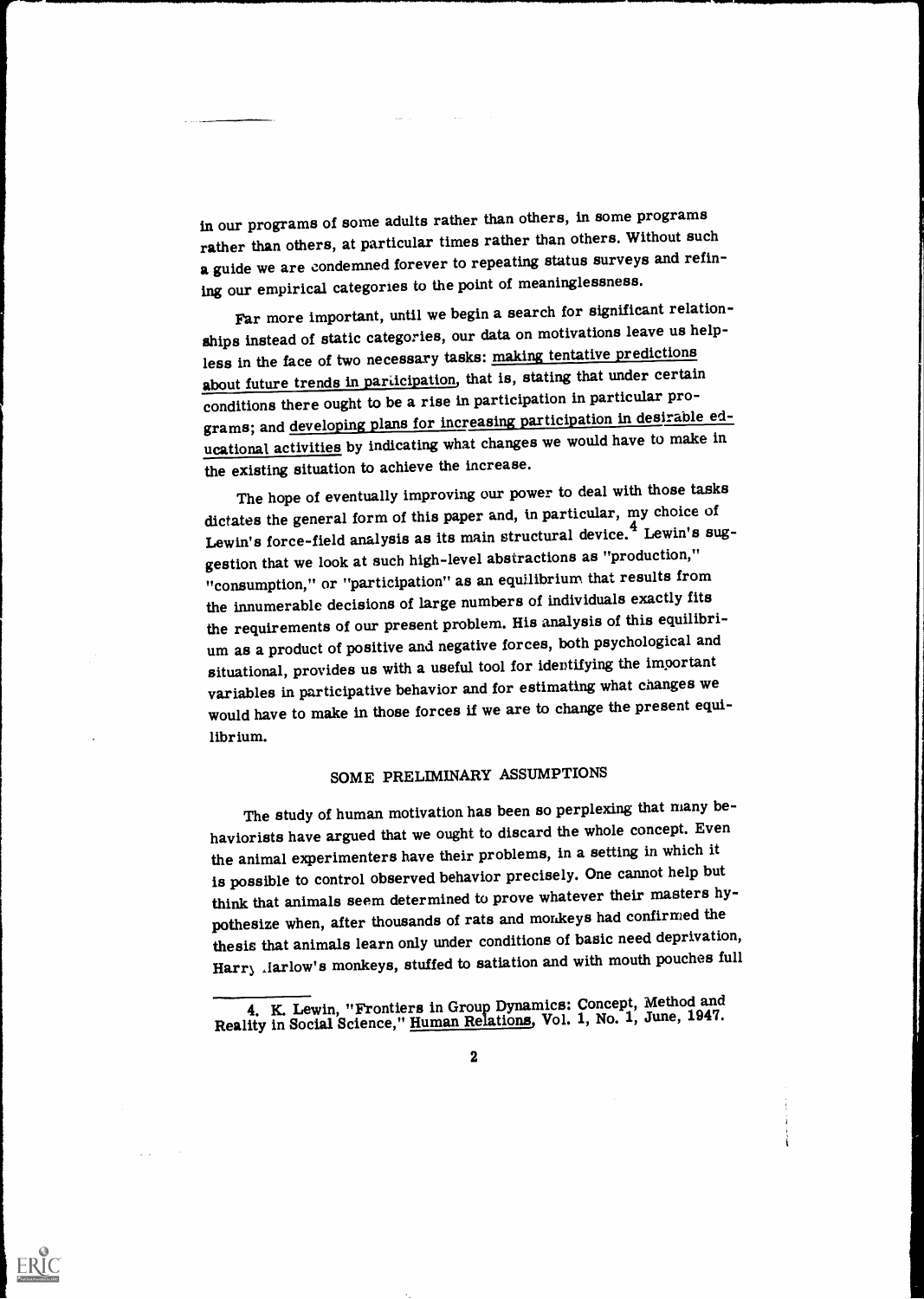of raisins, placidly sat around the laboratory solving lock puzzles, driven only by curiosity and playfulness.<sup>5</sup>

'n11,101

Human motivation as an object of stuay is made even more complex by our necessary reliance on verbal reports. Aside from the obvious kinds of unreliability to which such data are susceptible, there is a real question whether many people really are fully aware of what motivates them to certain complicated types of behavior. It seems reasonable, then, to build a general framework for looking at educational program participation by starting not with empirical reports of what people tell us about their motivation, but with what we know more generally about the human animal and the society he lives in. The resulting model of how individuals ought to participate can then be tested against existing empirical data, as well as used to suggest further investigation.

In most cases, participation in adult educational activities is voluntary, and thus represents a person's commitment of time and energy in competition with his desire to participate in a number of other activities.

- 1. We must assume, therefore, that his willingness to undertake the activity demonstrates some personal need, and it happens that there are available a number of already developed systems for categorizing human needs, which agree remarkably well with each other, from Aristotle to the present. One does not need to buy all of philosophical realism to accept the existence of some fundamental and relatively unchanging human characteristics, most notably our basic drives, and in the following analysis, I will use Maslow's conception of the need hierarchy as the explanation for the primary purposes which lead people to participate in voluntary programs.<sup>6</sup>
- 2. But personal needs do not operate in a vacuum; they are shaped, conditioned, and channeled by the social structures and forces of the human society in which each individual is born. Each of us is driven by survival needs, but the survival behavior of a primitive hunting tribesman is far different from that of the organization man in western industrial society. Each of us must

<sup>5.</sup> H. F. Harlow, "Mice, Monkeys, Men, and Motives," Psychologi- cal Review, Vol. LX, No. 1, 1953.

<sup>6.</sup> A. H. Maslow, Motivation and Personality (New York: Harper and Row, 1954).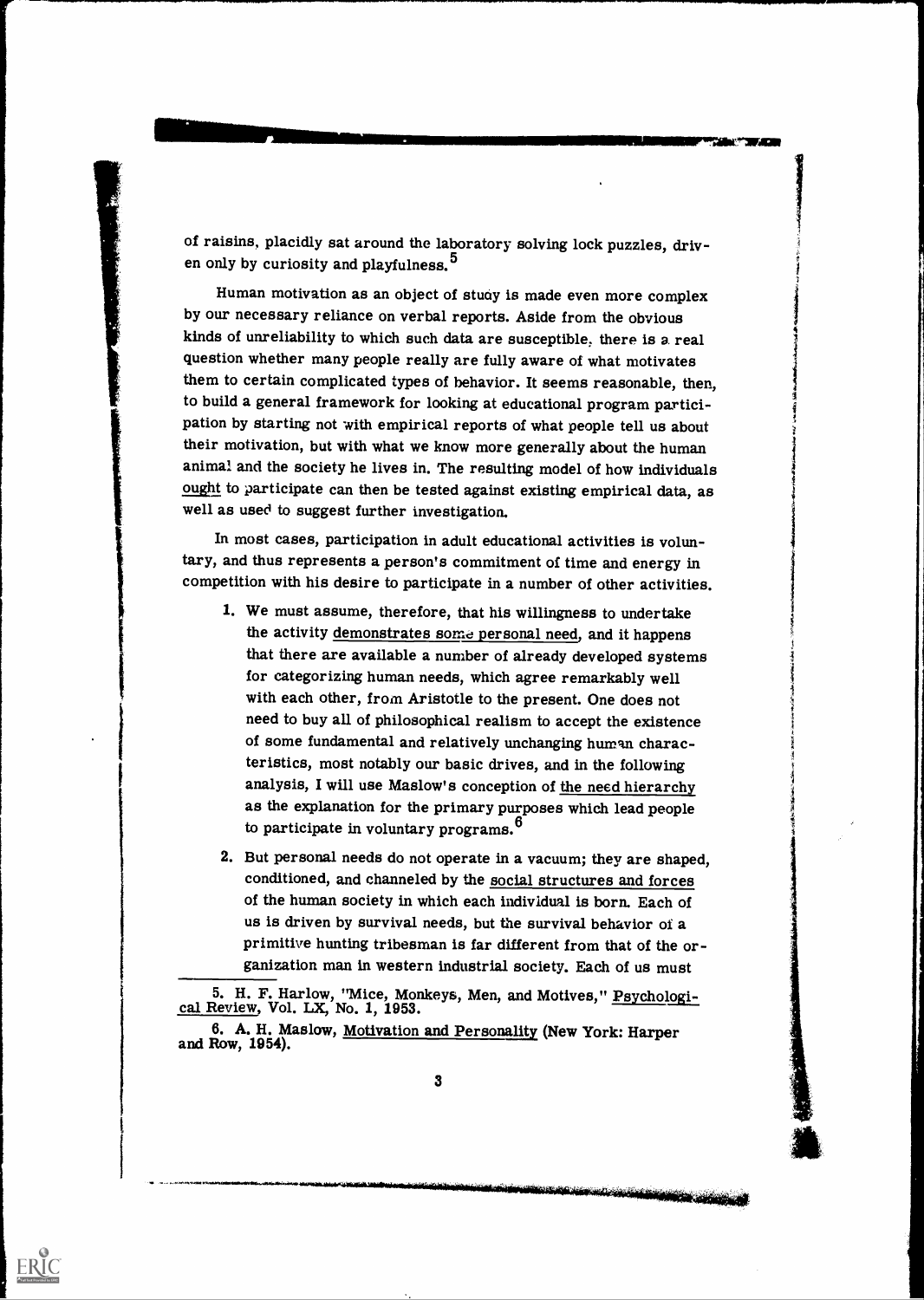satisfy a need for emotional response, but the family pattern of one culture may require us to seek that satisfaction within a tightly organized, fiercely loyal kinship system, and in another within the ambiguous relationships of a small nuclear family group. The second major component of the analysis, then, will consist of a consideration of some social forces at work in our society which stimulate or inhibit the operation of personal needs for the growth possibilities offered by education.

- 3. I assume, further, that one can expect to find patterns of interaction between the two major variables of personal needs and social forces, and that any particular pattern will generally result in the same level of participation. Thus:
	- 1. When strorg social forces and strong personal needs move people toward a particular educational objective, the congruence should result in a high level of participation in programs relevant to that objective.
	- 2. When strong personal needs among a particular group of people move them toy and an educational objective, but there are no supporting or facilitating social forces, the participation level will be low generally, but erratically and spottily high.
	- 3. When personal needs in a particular group are weak, but social forces are strong, participation originally will be fairly high, but may drop sharply after an initial period.
	- 4. When personal needs and social forces conflict, the participation level will depend on the strength of the social force in the given situation, but there will be a considerable amount of tension within the program itself.

THE NEED HIERARCHY AND SOME APPLICATIONS

Most schemes of primary needs-Thomas' "bur Wishes, for example-are content to suggest a series of important drives without elaborating any systematic relationship among them. The broad usefulness of Maslow's conception derives from his proposition that needs are arranged hierarchically from the lowest and most fundamental to the highest, and that a higher need is not activated until a person has attained some level

4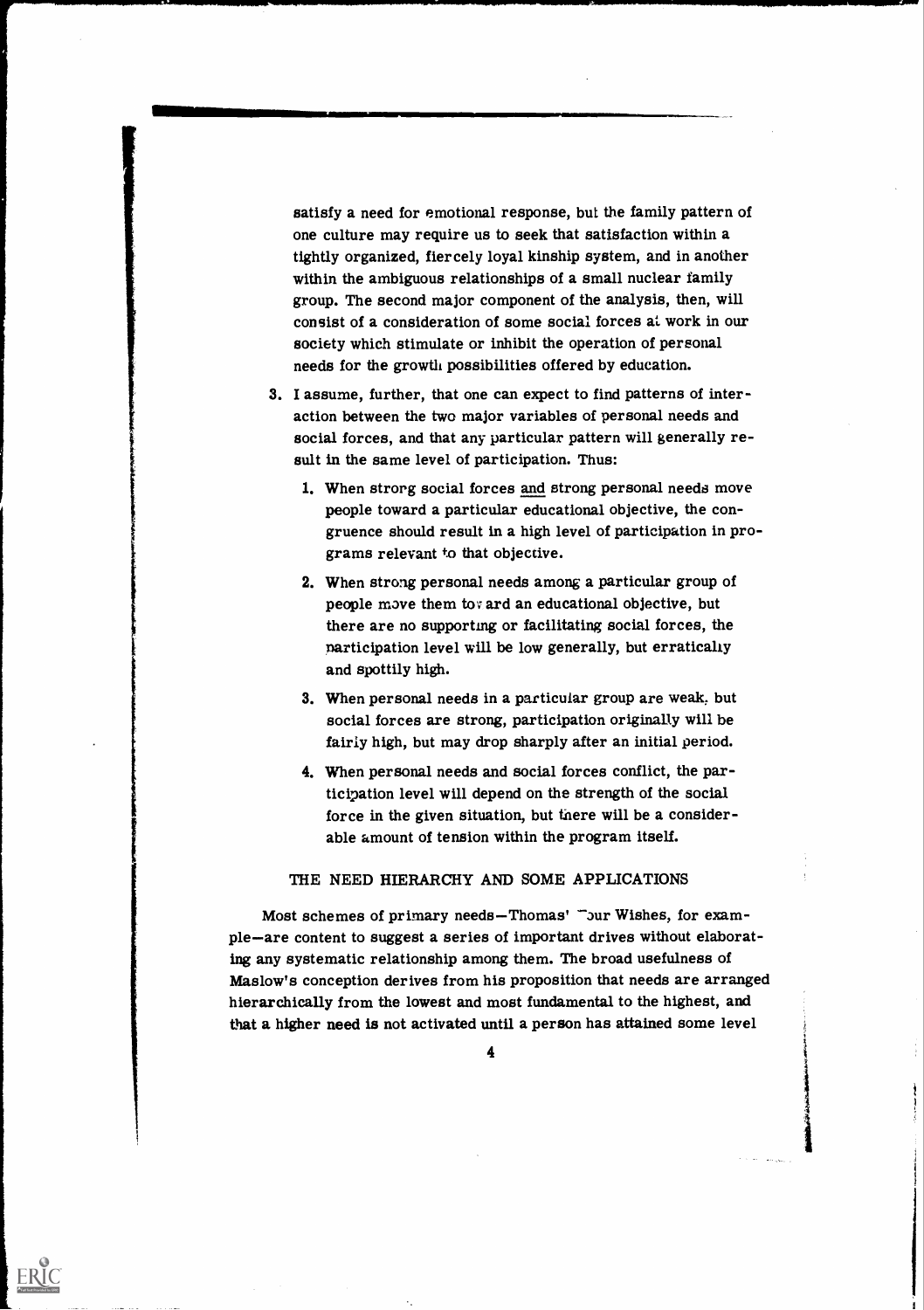of satisfaction of the needs below it. His suggested hierarchy looks like this:

41111Sirim-\_\_

Self-realization Achievement Recognition (status) Belonging **Safety** Survival

Survival is, of course, the most fundamental of animal as well as human drives, and by putting it at the lowest level Maslow suggests that until this reed is satisfied, no other need is likely to be activated. This is a generalization with some exceptions, to be sure; the combat team that risk their lives may be doing so in response to a mixture of other, higher needs, convinced that the ultimate safety of the culture depends on it, or for recognition, or because of the challenge of difficult achievement.

Normally, however, survival, in whatever terms the person sees it, comes before the activation of higher needs, and in industrial societies we tend to see it as a gain of marketable skills. Because rapid technological development results in shifts in skill demands, adult education is dominated by job training, where one finds the highest consistent level of participation. The safety need reinforces this domination because in this culture the greatest perceived deprivation is an economic one, and the most general threat is the loss of a job.

Belonging needs draw us into a whole range of associations from the deep emotional needs we seek to satisfy in marriage to the pervasive needs for acceptance by the members of whatever groups are important to us. That this is not an insignificant motivation for adult participation in programs is clear from the NORC study, which found that 23 per cent of the women and 11 per cent of the men responding named the goal "to meet new and interesting people" as a reason for taking courses. More indirectly, programs aimed at education for family life and the like obviously tap this general interest.

These three needs are the most fundamental ones in Maslow's scheme, and above them he puts a series of "ego needs" which do not become powerful motivators unless these basic ones are at least minimally satisfied. It is certainly true that the drive for recognition

who leadership pare on the Constitution of the Constitution of the Constitution of the Constitution of the Con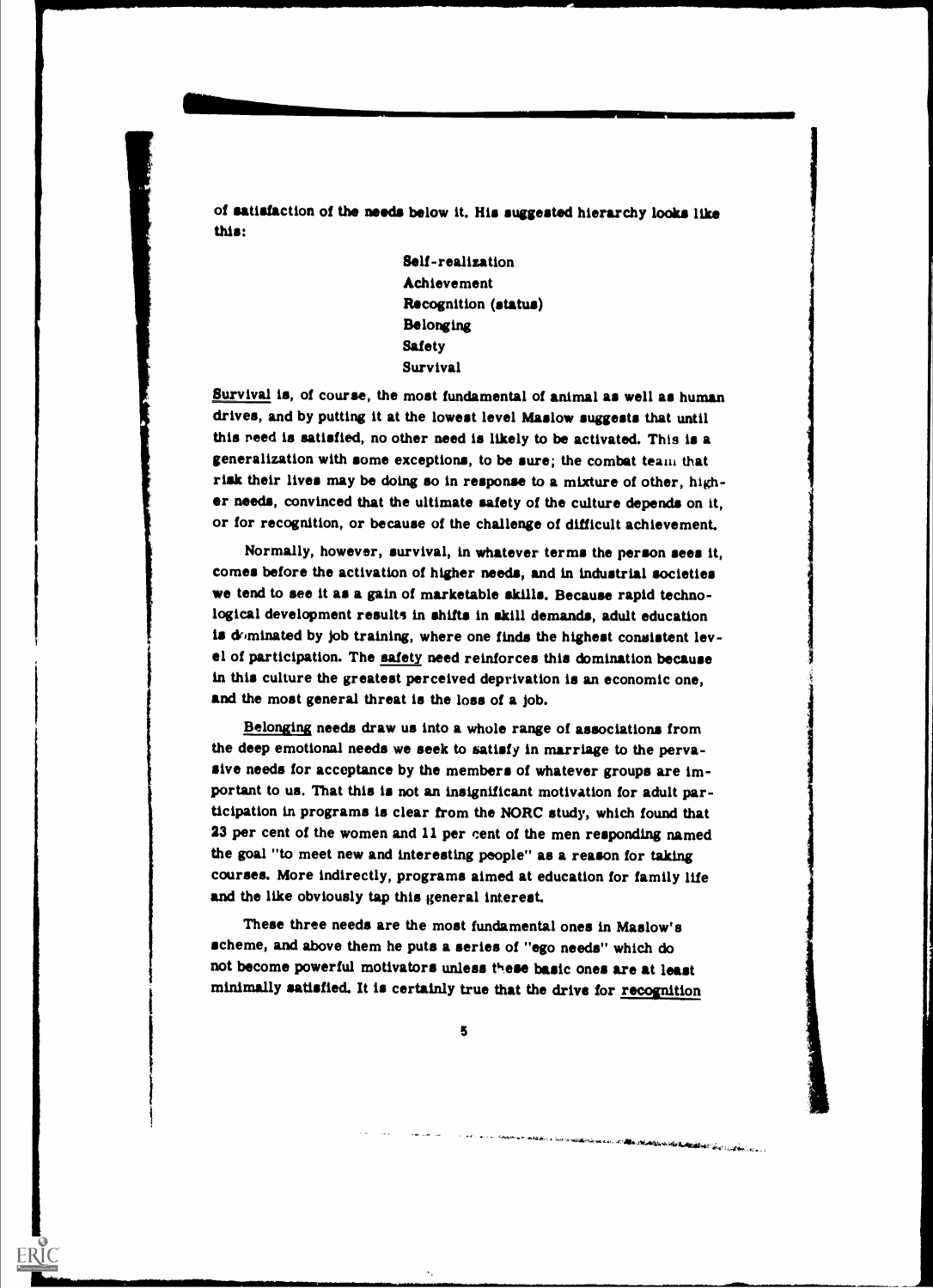$\mathbf{I}$  at through status is a potent one, particularly in the middle class, which need not be greatly concerned about either survival or safety, and whose stable family structure and active organizational life provide adequate satisfaction of belonging needs. Indeed, as I shall point out later, the middle class person can successfully make his belonging needs do service to his wish for career and advancement. The NORC study reports, in confirmation, that "men and women from lower-socio-economic positions were much more likely to take courses to prepare for jobs than to advance on them, while the opposite was true of participants from higher social positions."

> A second ego need, achievement, describes a motivator that is possibly more generally distributed than recognition; at least some recent industrial theory suggests that it ought to be built into more blue-collar work situations. The advances of mechanization and assembly-line operations have eliminated most of the satisfaction that the artisan used to get from hand operations, and in much of industry, research tells us, men are likely to feel that they have achieved something worthwhile only by fooling the time-study man. That they can also achieve status among their peers by doing so artfully and successfully, indicates how closely linked these two ego needs often are.

It is less clear how the achievement drive directly affects participation in adult education, and a reasonable hypothesis might be that its effect is an indirect one which might be stated as a series of linkages in this way: the more education a person has, the more he is likely to seek in his maturity, as the NORC study and others have shown; higher levels of education are associated with a considerable degree of persistence toward relatively distant goals, which in turn is associated with high levels of achievement need, as shown by the studies of McClelland and Rosen.<sup>7</sup> This particular need, therefore, operates by increasing the salience of education generally for an individual.

Finally, the capstone of Maslow's hierarchy is the need for selfrealization, a drive that leads us to make of our self the most that it is capable of being, that reaches toward never-ending attempts at perfec-

 $\bullet$ 



<sup>7.</sup> D. McClelland, J. W. Atkinson, R. A. Clark, and E. L. Lowell, The Achievement Motive (New York: Appleton-Century-Crofts, 1953); B. C. Rosen, "Race, Ethnicity, and the Achievement Syndrome," American Sociological Review, XXIV, 1959.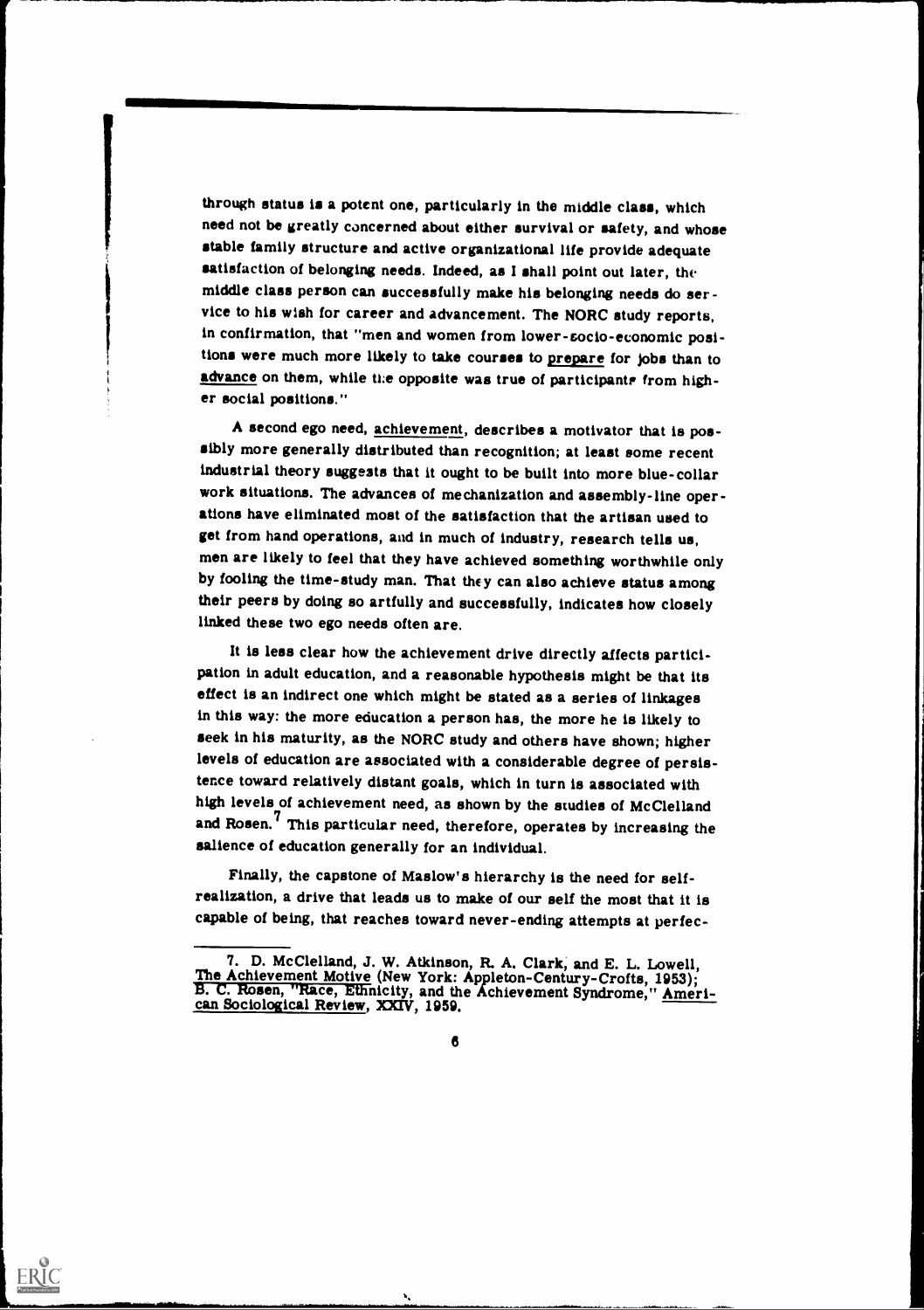tion. "Everyone," says Redfield, "is an unfinished piece of development."<br>It is the rare person in whom this need is a dominant one, but many others<br>are engaged in satisfying it at least fitfully. It is a need at which<br>man

Yet in the long run, there is little reason to accept these failures as<br>final. Implicit in Maslow's need scheme is the notion that all humans are<br>capable of seeking satisfaction at every need level, given two conditions.<br>

The need hierarchy, then, appears to fit very well the immediate<br>realities of the participation pattern of adult education, with major par-<br>ticipation in programs aiming at the satisfaction of lower need levels,<br>tapering o

7

ERIC

 $\mathbb{R} = \mathbb{E} \left[ \frac{1}{\sqrt{2}} \sum_{\mathbf{x} \in \mathcal{X}} \mathbb{E} \left[ \frac{1}{\sqrt{2}} \sum_{\mathbf{x} \in \mathcal{X}} \mathbb{E} \left[ \frac{1}{\sqrt{2}} \sum_{\mathbf{x} \in \mathcal{X}} \mathbb{E} \left[ \frac{1}{\sqrt{2}} \sum_{\mathbf{x} \in \mathcal{X}} \mathbb{E} \left[ \frac{1}{\sqrt{2}} \sum_{\mathbf{x} \in \mathcal{X}} \mathbb{E} \left[ \frac{1}{\sqrt{2}} \sum_{\mathbf{x} \in \mathcal{X}} \mathbb$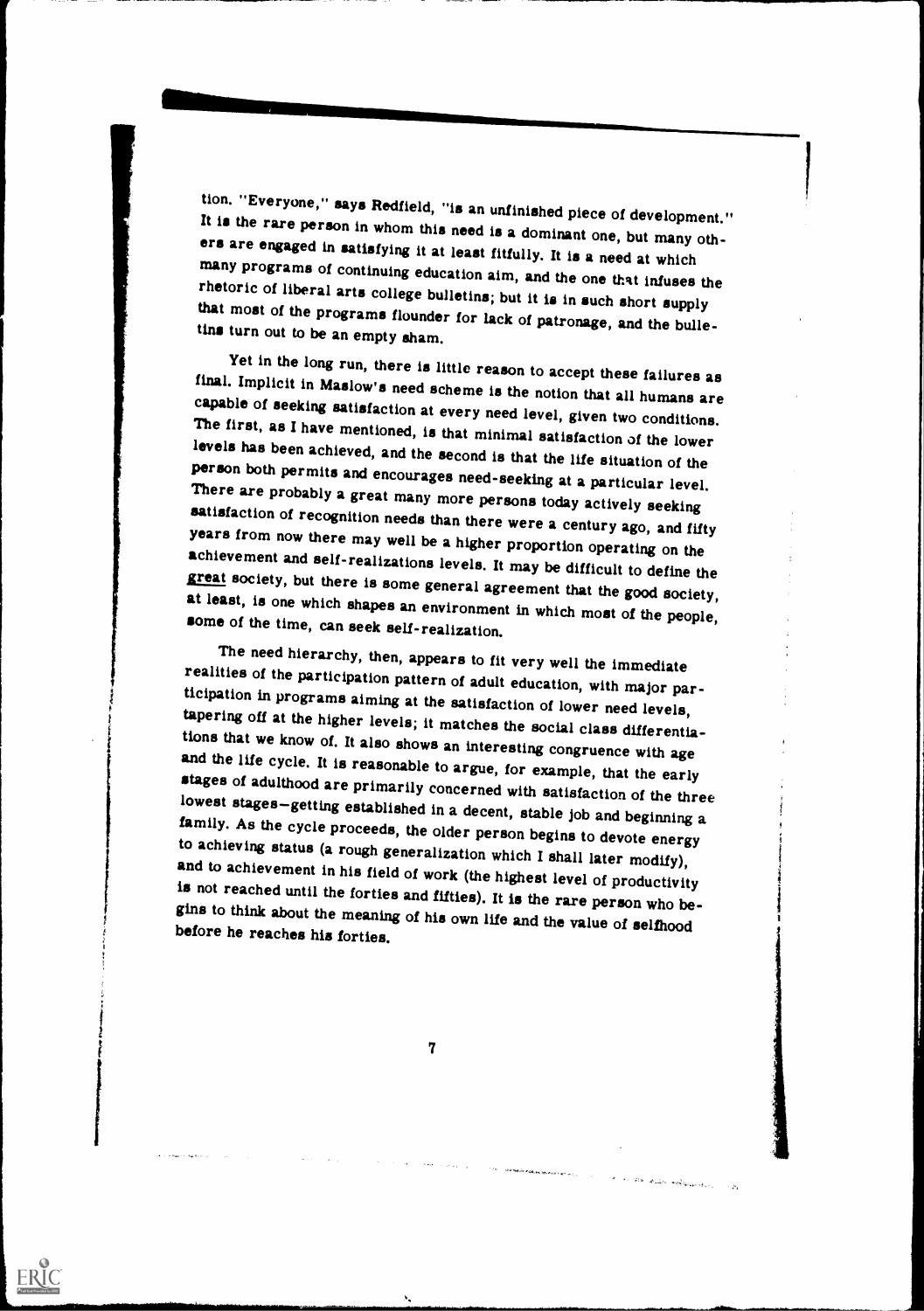#### THE SOCIAL VARIABLES

By itself, the dimension of personal need contributes a good deal to an understanding of adult participation, but it cannot provide an  $c$  ccurate assessment of the forces at work in the whole picture. Some notion of what those forces are, and their magnitude, can emerge only from a consideration of personal needs as they interact with relevant social variables. I have chosen as particularly relevant three social variables which are of considerable scale and great importance: social class value sydtems, technological change, and associational structures. The analysis will focus on the variable of social class values and consider the other two as subsidiary factors affecting them. The assumption is made throughout the following discussion, in agreement with Gans, that class values are not independent and immutable, but depend to a great extent on the structure of opportunities available to a given social class.

Social class, as an important influence on participation in adult education, has received very little systematic attention in the field. Everyone is aware of the obvious that, with the exception of those engaged in job training, most participants are middle class, but practitioners conclude from this that their publicity and recruiting procedures must be at fault, or that they ought simply to write the lower claes off. Given the strong correlation between educational level and social class, university adult educators are probably correct in making the latter assumption. One university program director I know makes it in a very sophisticated way; when he puts together a new mailing list for course announcements, he hires a few graduate students to drive around residential areas until they find a neighborhood of houses that cost between 20,000 and 40,000 dollars, and collect all the addresses within that area.

The only extensive piece of research into class variations in adult education participation, however, was conducted by London, Wenkert, and Hagstrom<sup> $\sigma$ </sup> some years ago in California, and what they found confirmed the more general findings of all research on the values of the social classes. The following discussion, therefore, draws upon the whole body

<sup>8.</sup> Jack London, Robert Wenkert, and Warren O. Hagstrom, Adult Education and Social Class (Berkeley, California: University of Califor- nia, December, 1983).

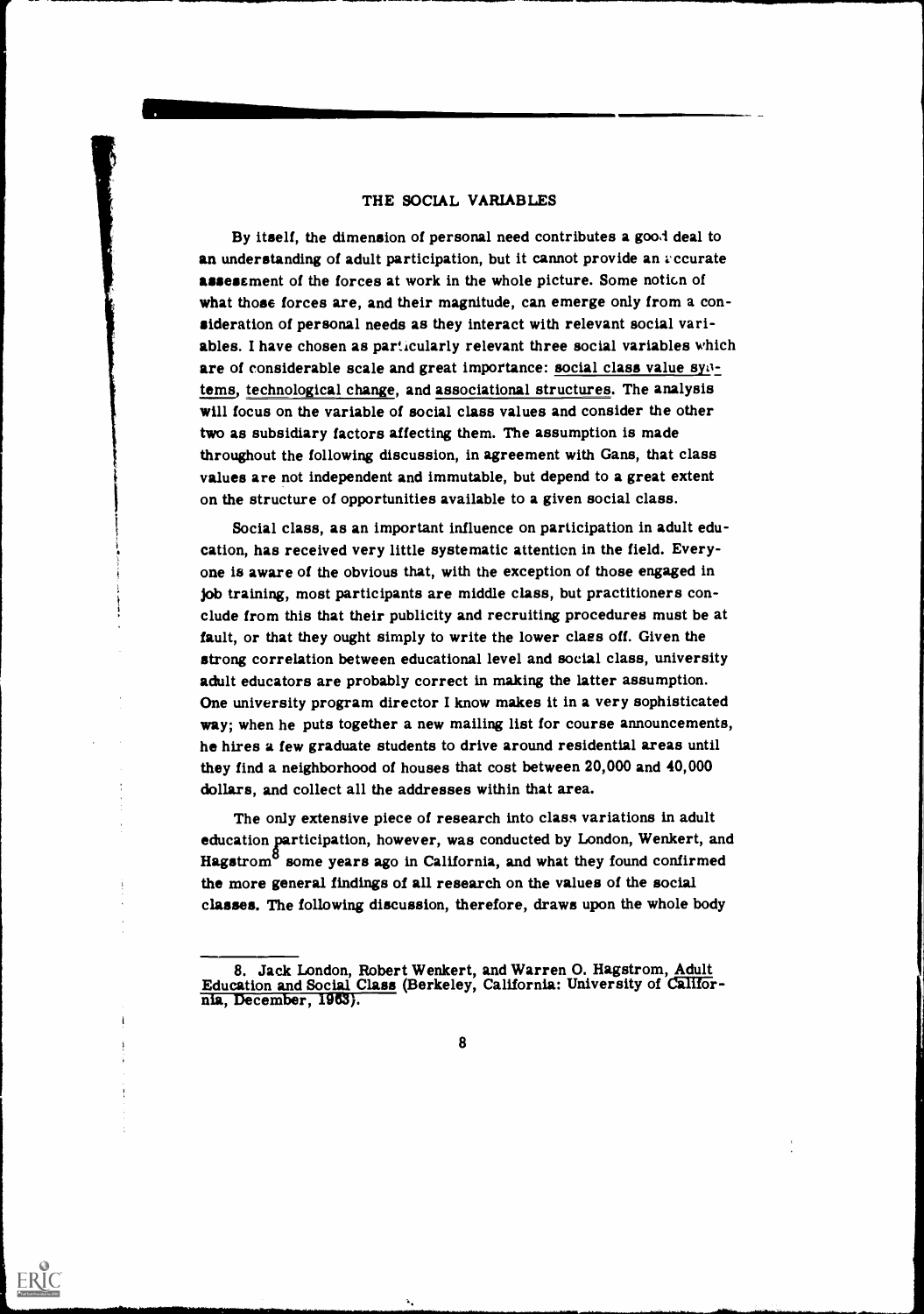of class-value materials, and leans particularly on the summary of those materials by Gans.  $9$ 

The lower-lowers, who are the primary target of the current antipoverty programs, are the only group which is actually hostile to education, because it conflicts with basic life values arising out of their class position on the bottom of the heap. An unstable work and family life encourages an action- and excitement-orientation, a belief in luck and fate, and an absorption in the immediate present. To all of these values, edu-<br>cation is inimical because it requires a strong enough belief in a future payoff to give up present gratifications. Current attempts to draw lowerlower men into job training programs are interesting examples of the fourth possibility of the model I suggested earlier—one in which personal needs and social forces conflict. The social forces in this situation are comparatively mild, based as they are only on persuasion; there has been very little effectiveness and, because the social forces are not very strong, not very much tension around the programs.

It is important to note, however, that hostility to the educational process is primarily characteristic of the male culture in this class, and that the women, who yearn for stability, are motivated by higher<br>personal needs which are congruent with the social forces pushing to-<br>ward skill training. This, of course, reflects not so much a sex differ-<br>ence as a erty programs can in the future offer realistic, stable job opportunities<br>at the end of training programs, there is no reason to suppose that the<br>action-orientation of the lower-lower culture will not change in response to real changes in the structure of opportunities.

Working class values present an interesting contrast to those of the class below. Although the working class youth is action-oriented, as he the routine-seeking peer group culture characteristic of all working class groups, in which the dominant values are economic security and group loyalty. On Maslow's need hierarchy these clearly fall on the second and third levels, safety and belonging, needs which are far more susceptible to channeling by social forces toward continuing education. In fact, the working class value system strongly emphasizes education

9. H. J. Gans, The Urban Villagers (Glencoe, Illinois: The Free Press, 1962).

**D** Second Line

ERIC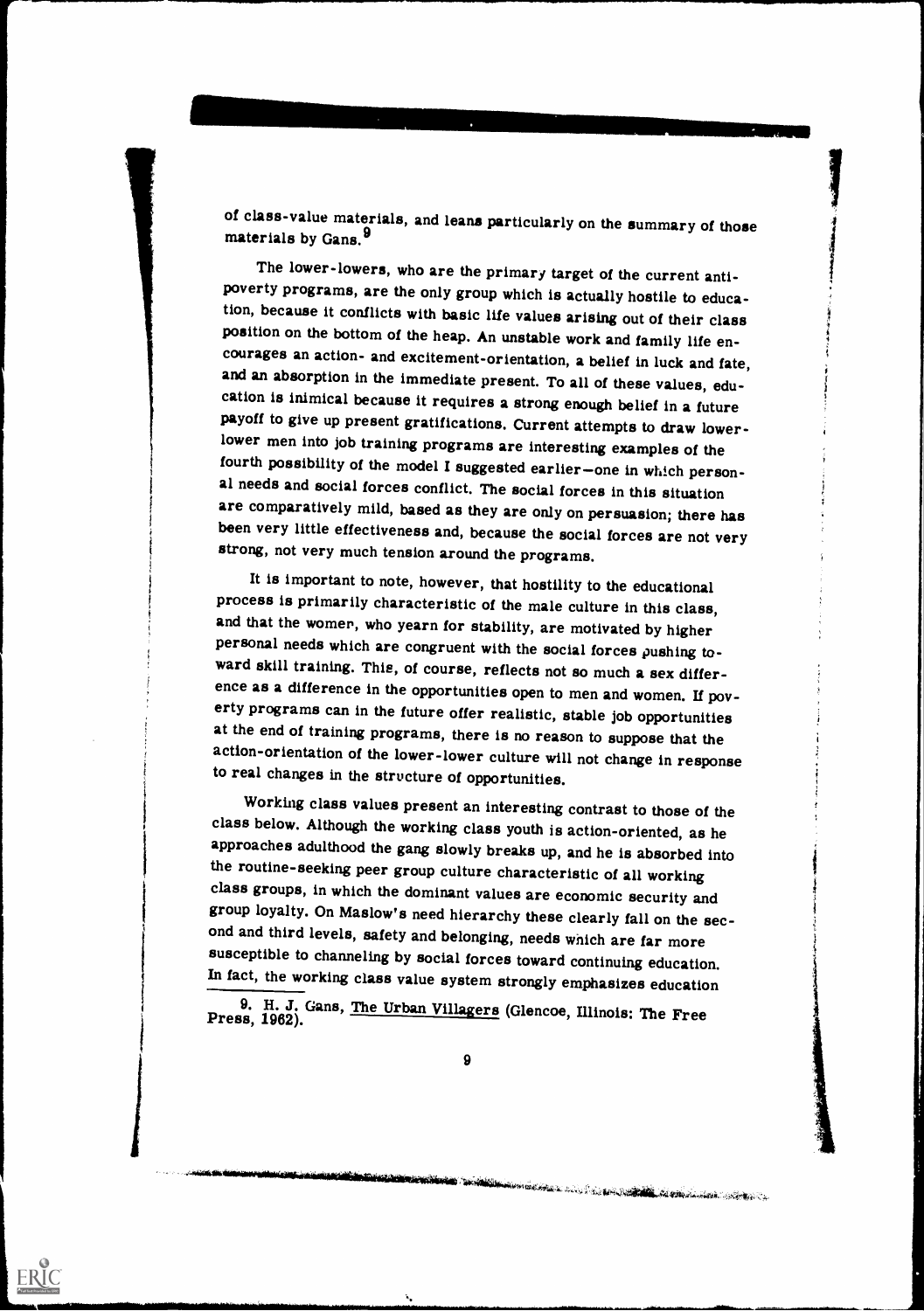in a very limited sense; the payoff does not have to be immediate, but there must be some promise of a practical reward such as higher pay or a better job.

One of the most powerful forces in the educational picture, consequently, results from the congruence of the working class safety need with the extraordinarily strong social drive toward technological change and development. On the industrial scene these two are in conflict, as unions resist change in order to safeguard jobs, but to the extent that workers and some unions recognize the inevitability of technological advance, safety becomes congruent with educational opportunity. If technological refinement were the only social force at work, however, one could only predict a continuation of the present working class participation pattern in education. In fact, with very little increase in the proportion of blue-collar jobs, there is a very rapid growth in service occupations and white-collar jobs in general. The result should be to put steady pressure on working class adults who no longer can find skilled bluecollar jobs to submit to re-training for jobs which they previously had not perceived as appropriate ones for them. One might predict, on the basis of our third model, that participation at tne beginning of such retraining programs would be high, but that it would rapidly drop off because the weakness of the mobility drive in the working class person is nowhere near the strength of the society's need for new white-collar skills. What evidence we have from attempts at re-training in depressed areas supports such a generalization; it is not difficult to recruit unemployed working class persons to such programs, but it is hard to retain them.

The emphasis in working class values on the belonging need presents quite a different picture and generates a set of restraining forces on other kinds of education. As Gans describes the peer group culture of the working class, its primarily personal orientation, cohesiveness, and group loyalty, all admirable and satisfying qualities, serve also to isolate it from the institutional life-stream of the larger society, which is overwhelmingly middle class in orientation and staffing. Life is perceived largely in terms of "them" against "us," and involves a wholesale rejection of the object orientation of middle class life, its tendency to regard as important such abstractions as "career," "justice," "truth," "community," "the good of the organization."

10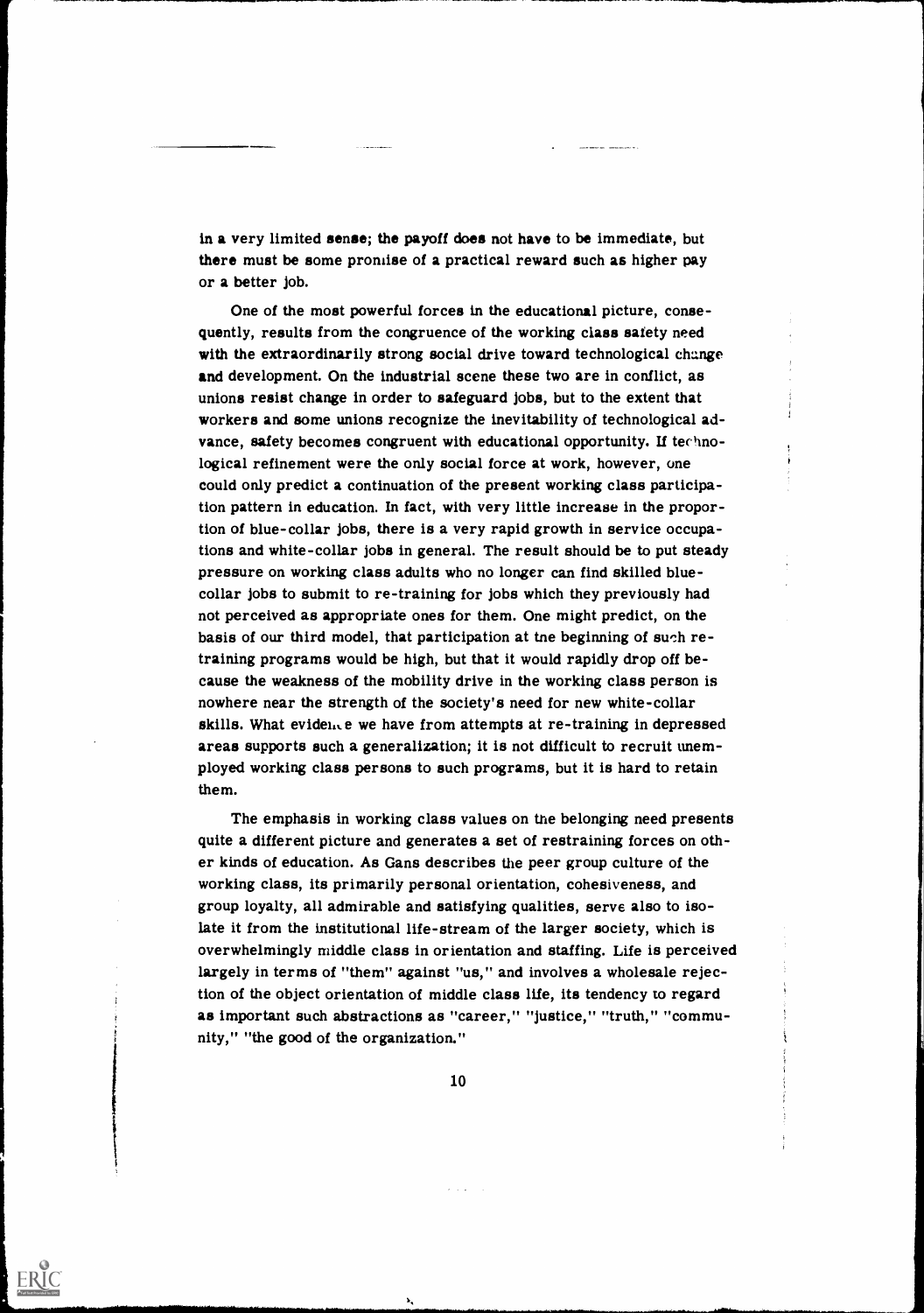Most of the associations devoted to attaining such abstract goals, in fact, are solidly middle class; the working class plugs into the network of associations, where it does so at all, only through unions and the church. The vast amount of adult education that goes on under associational auspices, and which represents, to my mind, the single greatest future area for the expansion of meaningful continuing education, misses the working class target almost entirely. The unions, with few exceptions, share their members' strictly practical view of education and so do the predominantly working class churches.

Yet any change in the participation patterns of the working class is likely to come through the strengthening of social pressures which can be congruent with existing values and the needs they reflect. As union leadership becomes itself more middle class, for instance, union education programs within the familiar and comfortable group context of that working class institution may make a breakthrough to less immediate and more far-reaching goals. The shorter work week may add an in-<br>centive to the development of such programs, as, indeed, may the need of the unions to hold on to declining memberships.

A far longer range possibility, if this general view of operating forces is accurate, lies in the ultimate effect resulting from the shift numbers of working class youngsters are trained for these fields, the impact on their values of new work group membership may have an effect which is at the moment incalculable, but probably considerable. As safety and belonging needs are satisfied in new contexts, higher needs may well be activated.

The lower-middle class value system, with its emphasis on mobility and status and a concentration on satisfying belonging needs within the nuclear family rather than in the adult peer group, makes it a prime consumer of continuing education. Lower-middles are thoroughly at home in a future-oriented culture, and one in which abstractions assume great importance, and thus find their needs mainly in congruence with the larger social forces.

"Progress" is a basic good and each new development in technology is welcomed not only because it demonstrates our virtue as a society, but because it offers hope for family movement as well. Status is sought

11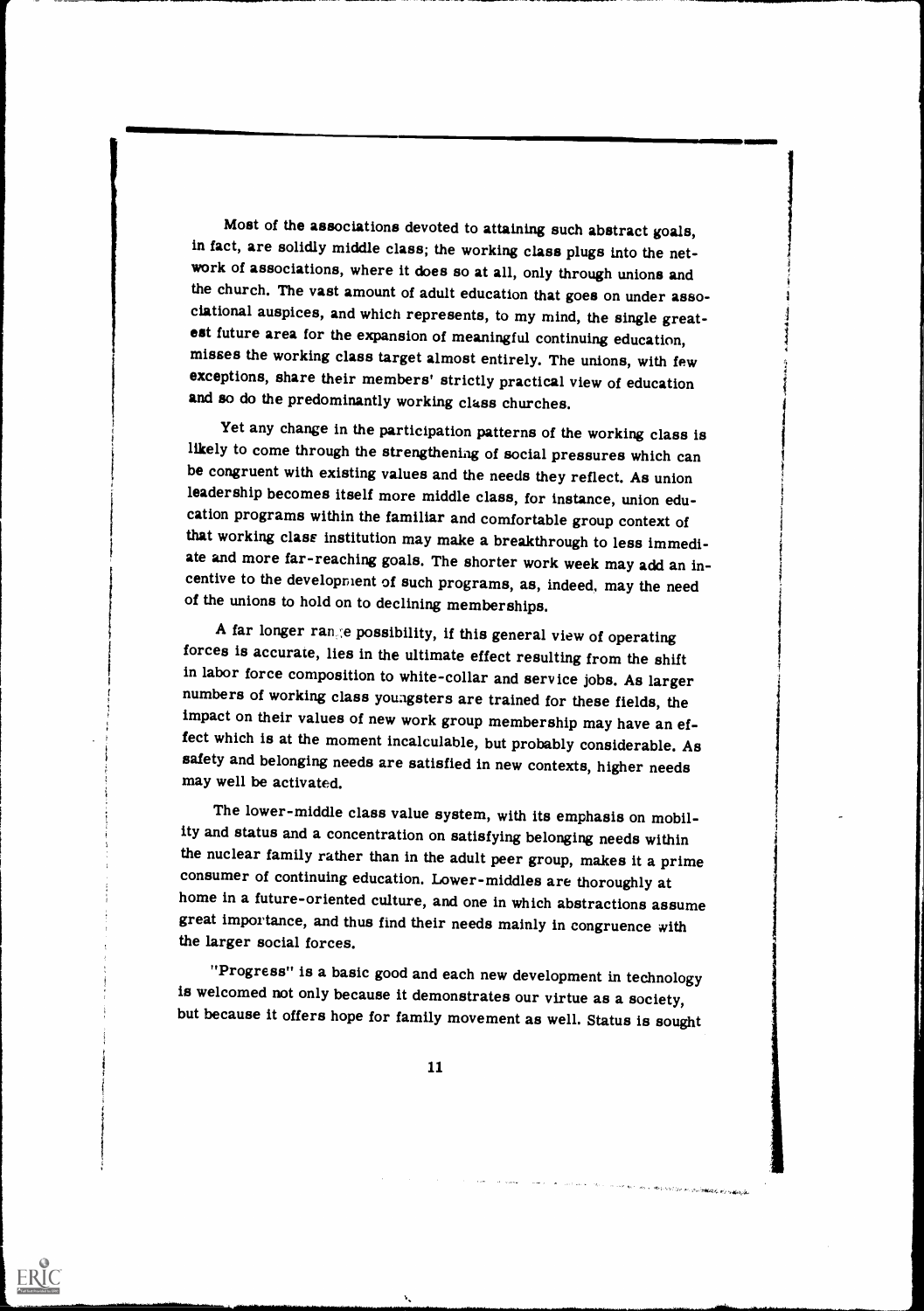not only by the breadwinner through job improvement, but by the wife and children in community associations, in which election to the club presidency or the winning of more merit badges contribute to the general family status, as well as to the self-esteem of the individual.

Education, therefore, is seen primarily as a means of achieving status, and because, unlike the lower needs, ego needs are less susceptible to satiation, status-seeking and the education necessary to it tend to continue. Furthermore, because the goal of lower-middle striving is upper-middle status, either executive or professional, some members adopt upper-middle values in a process that the sociologists call "anticipatory socialization." There is, in the general attitudes toward education of the lower-middle class, consequently, a strain of the uppermiddle professional concern with self-development and achievement, apart from any status these confer.

The forces in relation to adult education participation within this class, then, are almost all sustaining ones. Their socio-economic status needs are in tune with the technological forces operating in society; their community status needs involve them in associational activities which are natural channels for educational programming, and their years of successful schooling have accustomed them to effort-reward sequences which are congruent with the Puritan ethic firmly embedded in their system of values. As the NORC report notes: "The adult education participant is just as often a woman as a man, is typically under forty, has completed high school or more, enjoys an above average income, works full-time and most often in a white collar occupation, is married and has children, lives in an urbanized area but more likely in a suburb than a large city, and is found in all parts of the country."

The culture of the upper-middle professional class, although it shares some of the values of the lower-middles, shows some striking differences. The emphasis on the nuclear family is the same, as are the orientation to abstractions and the general congruence with the major forces of the society which they help to run. But there is a devotion to career achievement that transcends an interest in status for status' sake; a great concern for self-development that separates self from the family unit; and a cosmopolitanism that directs attention away from community and local associational concerns to national and international ones.

12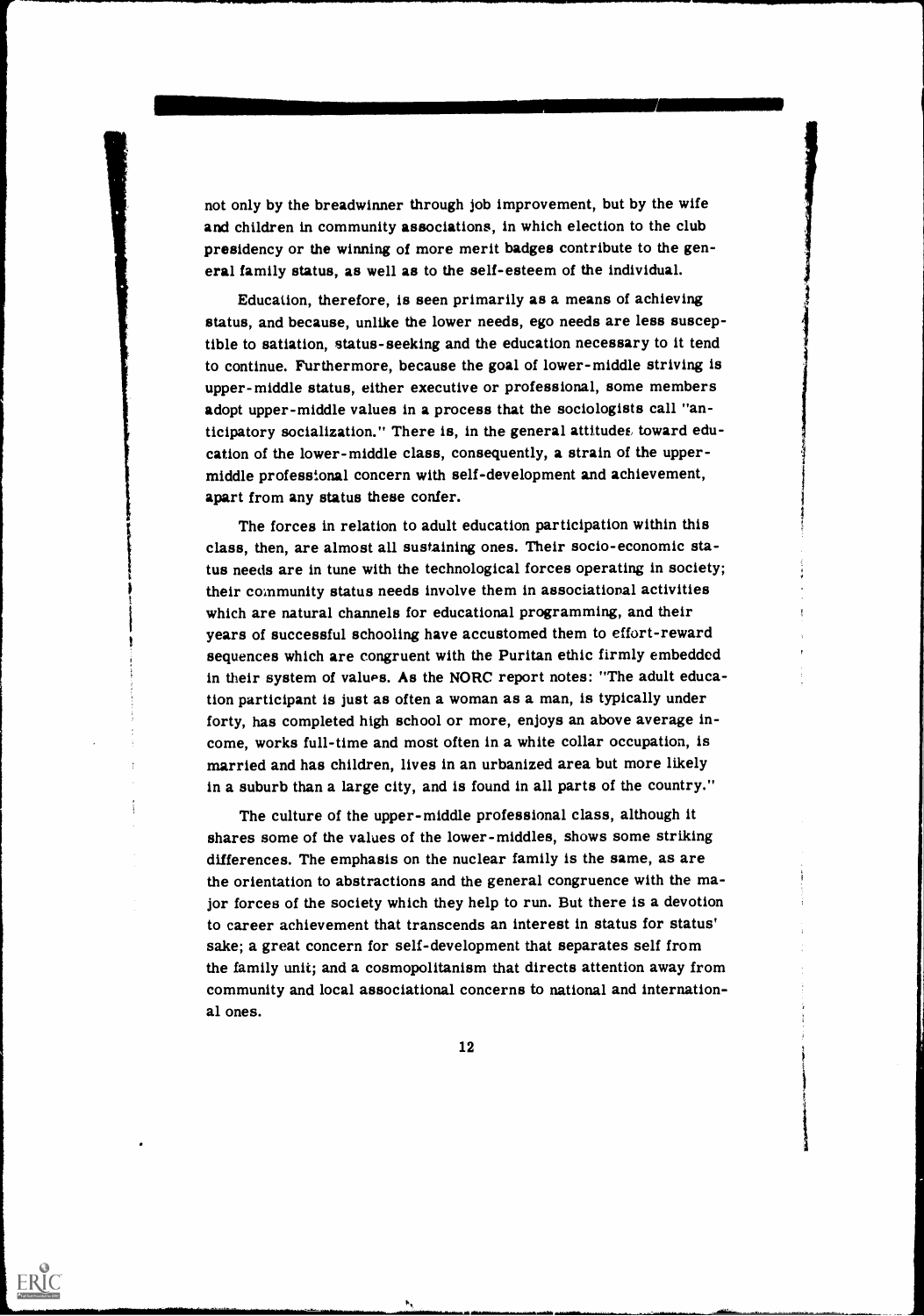One area in which the difference can be seen most strikingly is in their relation to children,  $55$  Gans points out. The lower class generally is adult-oriented; children aze desirable, but peripheral to adult activities. The lower-middles are child-centered, paying a great deal of attention to children, and insisting only on behavioral conformity to the class norms. The upper-middles, though they are enormously concerned with children, emphasize not behavioral conformity but self-development, an insistence that the child develop self-awareness and potentialities for growth, even if it be in directions that the parent cannot foresee. Although it looks child-centered, it is in this sense what Gans called adult-directed.

Another distinction that must be made here is between executive and professional upper-middle cultures. The executive class value system is considerably closer to the Puritan ethic of the lower-middles, as is their attitude toward child development, in contrast to the value the professionals put on relativism and tolerance of others' values. Yet, as I have suggested in another context, much of executive human relations training is an apparently successful attempt by the professional uppermiddles to persuade their executive counterparts to adopt their values, and as one notes the kind of girls that rising young executives marry, and the growth of the liberal Republican wing, the eventual coalescence of these two upper-middle cultures does not seem improbable.

As for participation in continuing education, the sustaining forces in both groups are clear and strong. The upper-middles create and implement the technological shifts which provide either trouble or opportunity for other social class levels, education is a comfortable and familiar tool for "keeping up with the field" and improving skills, and the corporation and firm pays for it. All of this is congruent with the driving forces of development in both fields of knowledge and business organizational life.

The field of executive development does provide some areas of conflict, however. Where the educational programs involved in such development concentrate only on technical or organizational theory, all is congruent. But many large-scale enterprises are now persuaded by the behavioral scientists of the validity of a quite different image of the manager himself than the one appropriate to the Puritan ethic, and, as in the fourth of the interaction patterns suggested earlier, both the participa-

 $\mathbf{r}_\mathrm{a}$ 

ERIC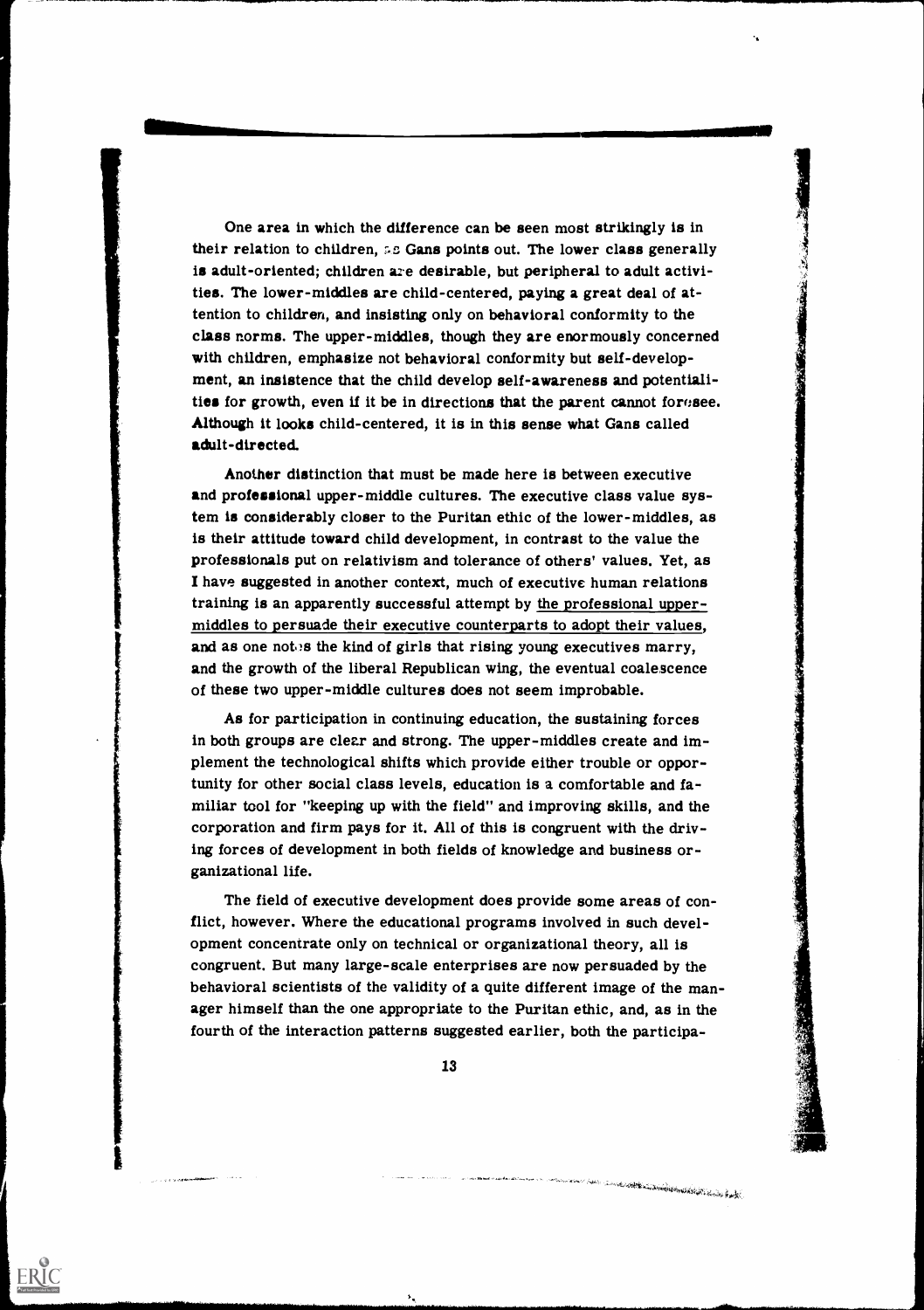tion level and the tension generated in such programs are very high.<br>But Maslow's thesis, that if the situation permits the play of a higher need level that need is likely to emerge as a motivator of behavior, sug-<br>gests that if the manager is convinced that the organization will really permit and recognize the expression of achievement and self-realization needs, he will change through such programs.

The associational networks of the upper -middles, though not tied to local communities, also represent fertile fields for continuing education, and devote a good deal of time already to such efforts. And, as an example of the second interaction model, the professional class respond often to educational programs aimed primarily at self-development; because this is a personal need response without any very strong supporting social forces present, participation tends to be spotty and scattered.

# THE CRUCIAL FACTOR OF ACCESS

The foregoing analysis, on a number of occasions, has referred to the difficulty of reaching some social class strata through established associational networks and to the ease of doing so with others, and this whole matter is of such significance generally that it merits some sepa-<br>rate treatment.

So long as the adult educator confronts a situation in which both per- sonal need and social force move together toward the educational satisfaction of some need, it is relatively efficient to employ a marketplace technique for educational offerings. A strong and visible demand is met by providing an adequate supply, through some impersonal marketing device such as a catalog or newspaper announcement. Those who are sensitized by need respond individually to the announcement and appear at the appropriate supply source.

But a marketplace analogy does not work very well in situations where the forces involved are weak or conflicting, as all adult educators interested in programming outside the vocational area have known for a long time. Even in that area, attempts to provide, training in usable skills for the unemployed or to upgrade skills of workers displaced by automation have often miserably failed, most often when they have proceeded on the marketing assumption.

The stress in this paper on the relation of social class member-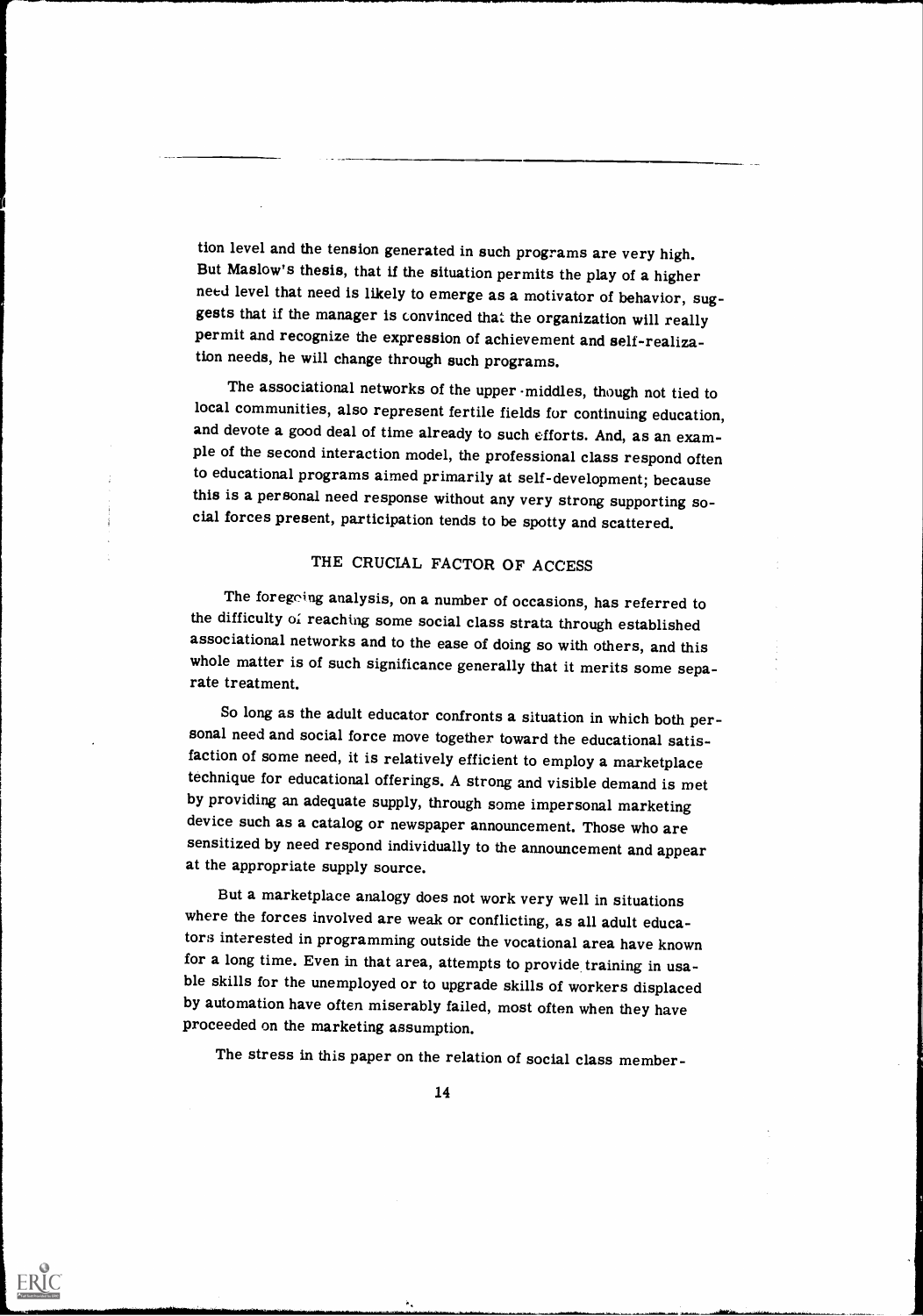ship to the associational life of the society suggests my belief that we can encourage higher rates of participation in some types of adult education only by abandoning a market psychology and devel ping instead<br>strategies for working with people in organizations to which they already have ties. Some kinds of vocational skill upgrading have already shifted to this orientation almost completely; most management training, for example, is now conducted by companies employing their own nel is moving rapidly in the same direction. Although most large companies will pay the tuition of individual employees who wish to upgrade themselves at some school or college, they are finding it increasingly more efficient to offer certain kinds of training at their own plants. The federal government too has recently set up its own management training institution on Long Island, and New York City conducts its own pro- gram for supervisory skill training.

Parenthetically, an interesting feature of the willingness of many companies to pay for the education of their employees is that in many cases they will include in this bounty any kind of educational endeavor, not necessarily one with job relevance. To be sure, when the employees<br>of the company turn up at a nearby evening college, in response to mar-<br>ket techniques, they choose courses they think the company will see as<br>relevant self to develop courses outside the area of vocational competence, and ask its help in recruiting employees into them?

But the more general point, of course, is that in areas such as per-<br>sonal and family competence, citizenship, and self-development, partic-<br>ipation in educational programs might well be considerably increased<br>by getting p at least <u>through</u> these ties. To do so, adult educators will have to de-<br>velop new strategies and new skills, to be sure; we have a good deal of expertise in writing catalogs and brochures and in developing mailing<br>lists, but not very much in working out cooperative arrangements with<br>associations.

Such an approach must confront the disparities in social class associational ties which the analysis pointed to. The most serious difficulties are clearly with the lower-lower class level, the very poor, with the most unstable work life, and the most desperate sense of alienation,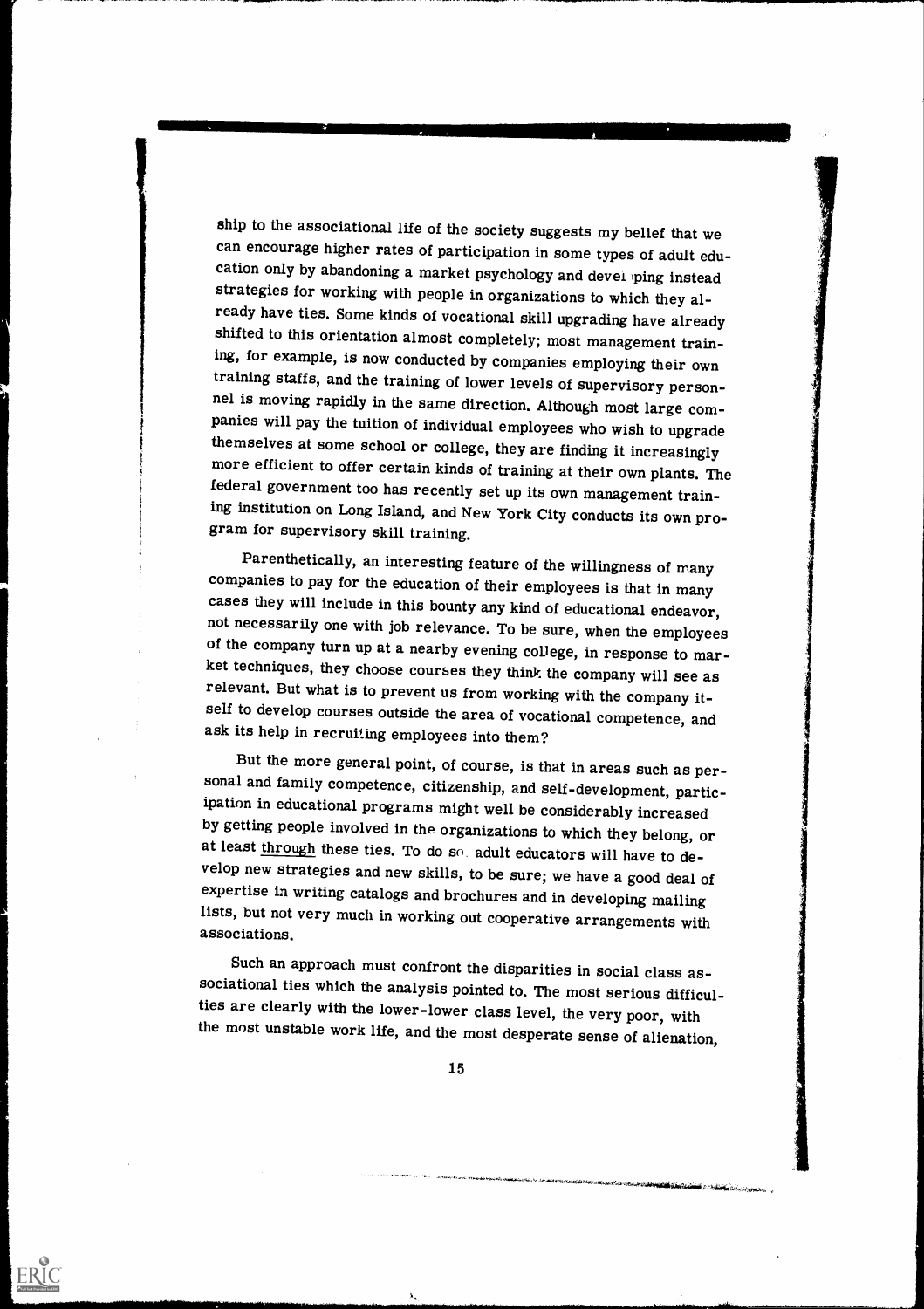who have the fewest group memberships of any social group. Yet they are the most in need of the most fundamental kinds of education, those contributing to survival in an industrial society beginning to run short of unskilled jobs. Although religious associations are a feature of lowerlower life, their evangelical nature does not encourage an educational orientation; civil rights organizations attract mainly the middle class. The greatest potential, perhaps, lies in the neighborhood and community organizations which are often a feature of urban renewal situations or which are part of deliberate attempts to develop political consciousness within a community-based organization effort-Saul Alinsky's work, for example, or New York's Mobilization for Youth. This is to say, perhaps, that if we are to gain access to this class level through organizations, we must first create the organizations.

This is probably true for the men. There is at least one organization, however, to which most lower-lower women relate, tenuous as that connection often is: the school. But the majority of this social class lives in the cities, and the city slum school, with notable exceptions, has done remarkably little to establish contact with and influence the parents of its children. The remarkable results obtained by a small group of schools in St. Louis testify to the potential in such contact; in this instance a school administrator stopped wringing his hands over the poor response of parents to the routine attempts to involve them, and instead applied ingenuity and a great deal of work to the task. If the elementary and junior high schools of our inner cities were to experiment with developing a new form, the metropolitan community school, at least a partial answer to the problem of access might develop.

The working class, although generally aloof from the network of middle class associations, does have some strong organizaional affiliations, mainly church and union. Since most denominations, these days, with the exception of the evangelical ones, seem prepared for some kind of meta-religious educational role, the churches in which working class families predominate hold at least an uncertain promise for encouraging participation. Labor unions, of course, have always been considered to have a great potential for general adult education; that the potential has never been realized is due to some very complex causes, too complex to discuss here, which may well be changing as unions face up to the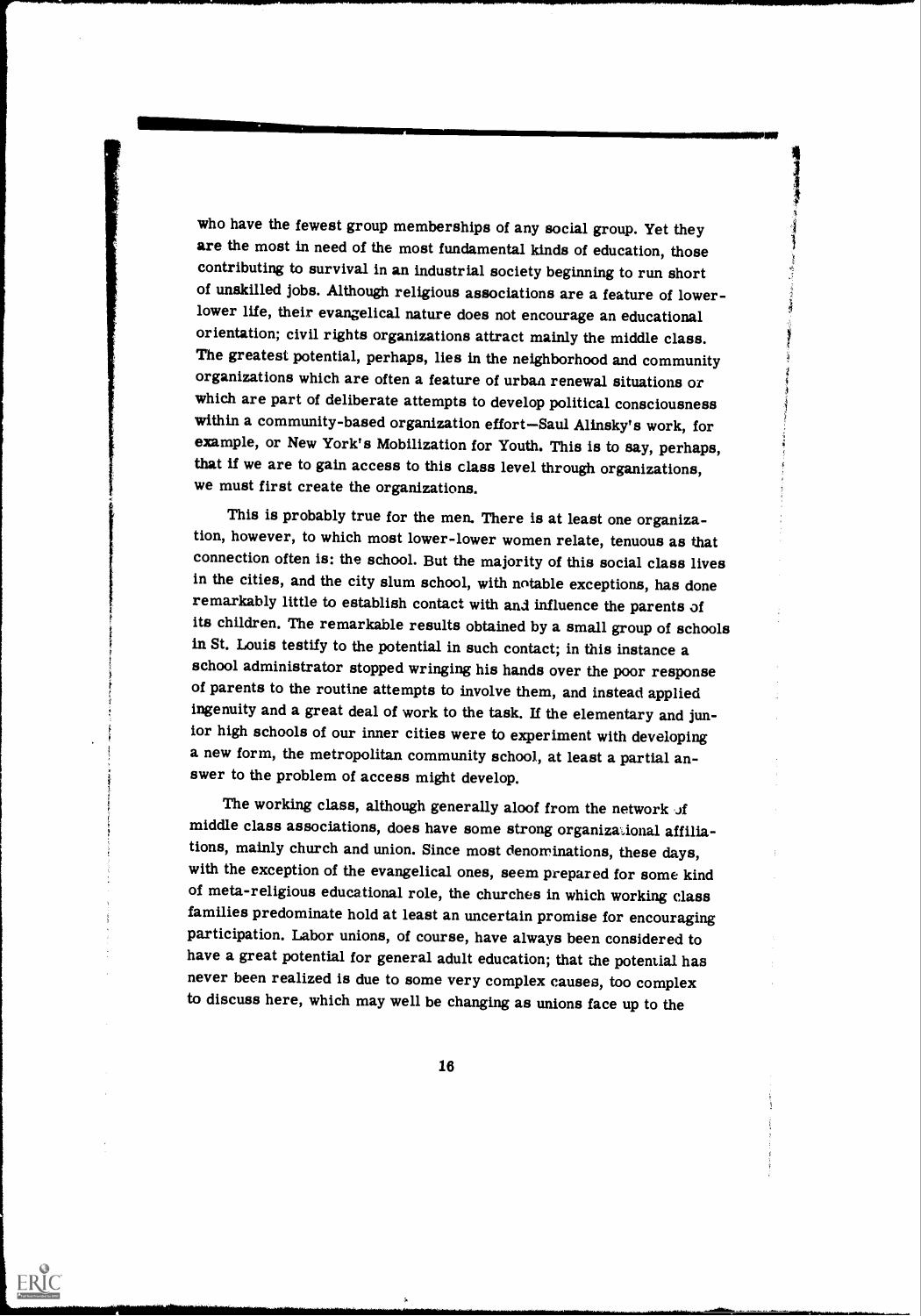problems of greater leisure and of maintaining membership involvement in something other than routine business meetings.

The challenging fact is that in at least a few instances, unions have persuaded their members to enroll in educational programs of a kind to which outside adult educational agencies seldom succeed in recruiting working class students. The electrical workers' residential course in "how to think" is one example; the NILE ten-week university program for union executives is another, and one that adds a strong cautionary note about the need to reformulate the educational situation if we are to succeed with non-middle class clienteles, if we ever do gain access to them.

The lower-middle class, as noted, constitutes the backbone of most of our communities' associational structure; in the vocational area, at least, to stimulate further effort seems hardly necessary. Lower-middles respond very well to the individual marketing technique of educational institutions, and one has only to inspect the roster of conferences and institutes at any large state university to realize how eager their occupational associations are to keep their members abreast of the changing times.

To involve people at this level in educational programs in areas outside the occupational is a far more difficult matter. Some big city churches have public affairs programs, particularly those interested in attracting young adults, and probably more of them do some programming on family life and marriage. It is doubtful that much of this activity goes on in the smaller cities. Among religious organizations, the "Y" probably contributes most to adult education across a broad spectrum. Aside from an occasional single-shct lecture, the business men's associations and lodges do very little to foster general educational activities among their members, but might be persuaded to cooperate in doing so. How much participation could we get, one wonders, if a national organization such as Rotary actively encouraged the development of local public affairs committees, supplied them with materials for educational programs, and put them in touch with local colleges and universities for resource people?

The organizational network to which upper-middles tend to attach themselves is a somewhat different one, though the activity of their pro-

17

ERIC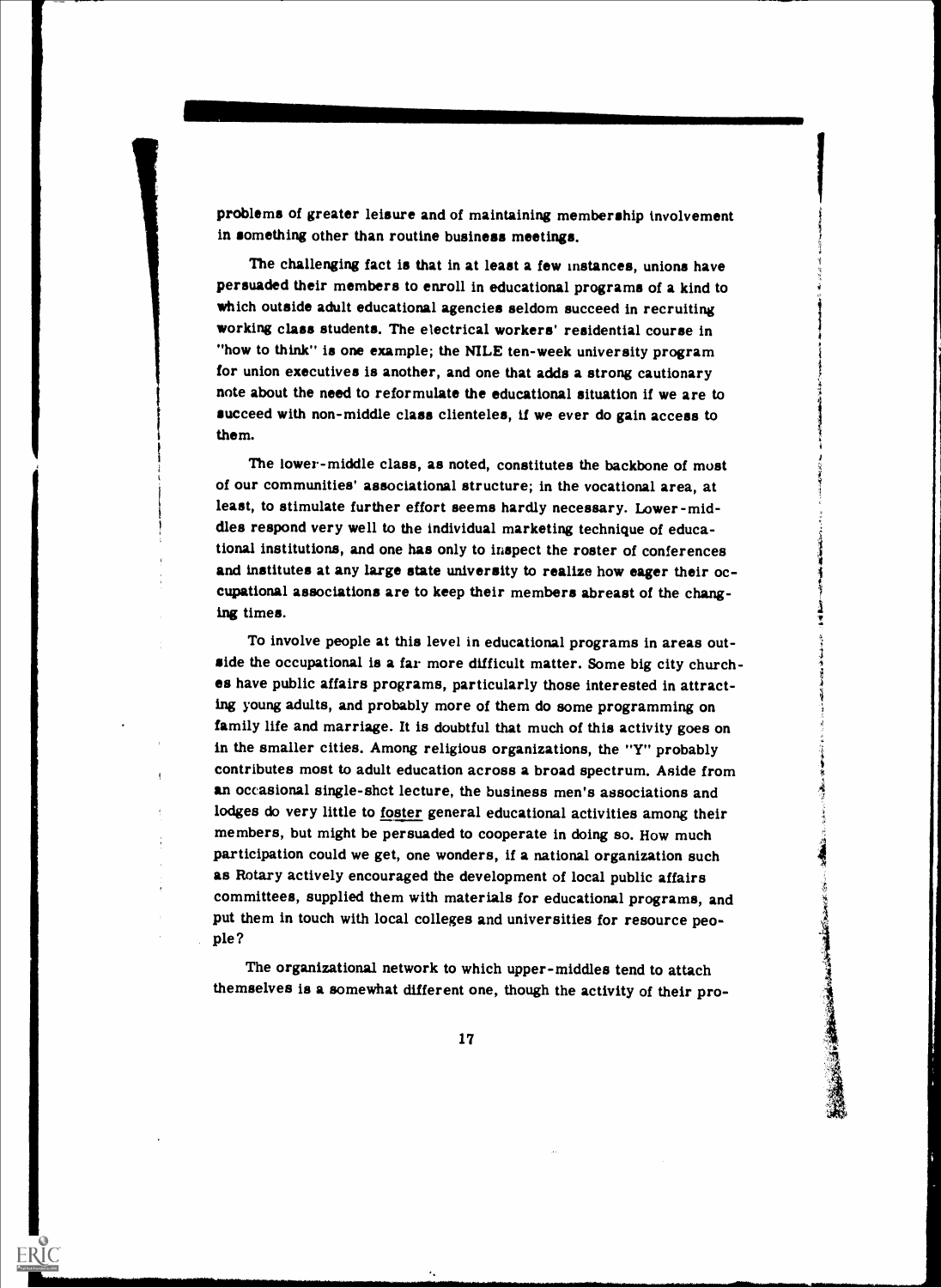fessional and executive associations matches that of the lower-middle counterparts. University campuses teem with conferences of lawyers, doctors, managers, tax accountants, and school supervisors. In the community they tend to identify with upper-middle churches-the Episcopalian, for example-which encourage educational programs at every level, with special interest groups like the City Club in New York, which interests itself in urban problems, and with national groups such as the League of Women Voters. The question here is whether such associations can provide channels for self-developmental efforts as well, or whether this kind of education is not already well served for this group by the low-priced paperback and LP, high-quality magazines, and the public service staffs of the television networks. Only experimentation would tell.

## A SUMMARY OF FORCES AND SOME RESEARCH SUGGESTIONS

On the concluding pages below (see pages 21-32), I have summarized diagrammatically the fields of forces influencing participation in each of four major areas of adult education activity for the four major social class levels, indicating how personal need emphases combine with class value systems and with external social forces to determine a given level of participation. These are, of course, the roughest kind of schematic approximations, and though I have estimated the relative strength of these forces by the thickness of the arrows, these are obviously, in many cases, based on the most ill-educated of guesses. In some cases, where I did not even have enough information to guess at a discrimination, I collapsed the class categories into lower vs. middle ones.

The analysis generally suggests several different types of research effort, the most basic of which would involve some attempt to validate the approach itself. Since the force-field conception was originally developed to account for the psychology of decision-making, any exploration of the framework's usefulness should probably begin by researching the "act of decision" by those who participate in adult education. Such an investigation would employ fairly long depth interviews aimed at doing precisely the opposite of a survey question. The latter tries to get the respondent to select one alternative from a list of all possible ones, to nar-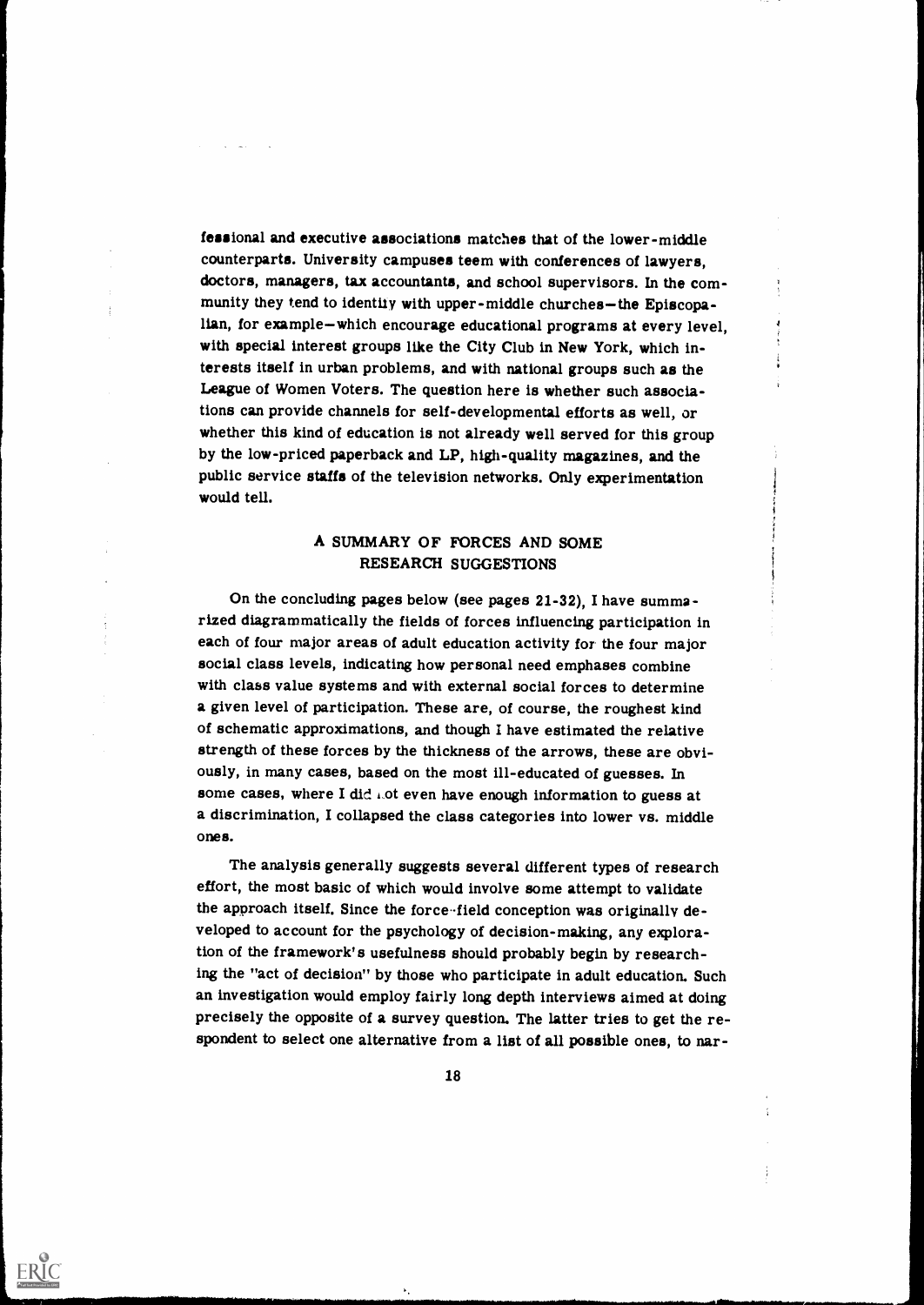row the picture of choice to the most decisive or important one. The interviews suggested here would attempt to get as complete a picture of the alternatives considered by the respondent, and why he resolved the conflict in favor of participation; in other words, what were both the positive and negative forces acting on his individual decision.

To test the analysis, the number of the interviews is not crucial, and one could do very well with five or ten for each category. The selection of categories to match the analysis is crucial, and the problem of finding cases for every category is not a simple one. Where would one get five persons of genuinely lower-lower status, for example, engaged in some educational program which is dominantly self-developmental? The analysis itself suggests that finding such participants would be anomalous.

A second possibility, suggested by the importance given in the analysis to the problem of access, is some action research designed to test that thesis. Such a task would involve roughly the following steps, with data-gathering at each step designed to steer the subsequent steps:

- 1. Obtain agreement to cooperate in the study from a group of universities with staffs experienced in community work and a group of associations who will agree to work on the development of educational programs within their memberships. These associations might be either single-class organizations (a craft union, for example, or the Rotary), or organizations which run the class gamut (an industrial union, a community PTA, a national church).
- 2. Saturate the memberships of the selected organizations with a mailed announcement of adult education opportunities available in the community, permitting a response indicating some interest, as well as actual enrollment. This will provide a benchmark representing the effectiveness of the marketing approach.
- 3. Work out with designated education committees of the association and representatives of the educational agency a way of assessing educational needs of the members, and the most convenient formats for meeting them, from discussion groups to weekend residentials.
- 4. Phase 3 should be permitted to go on long enough for first re-

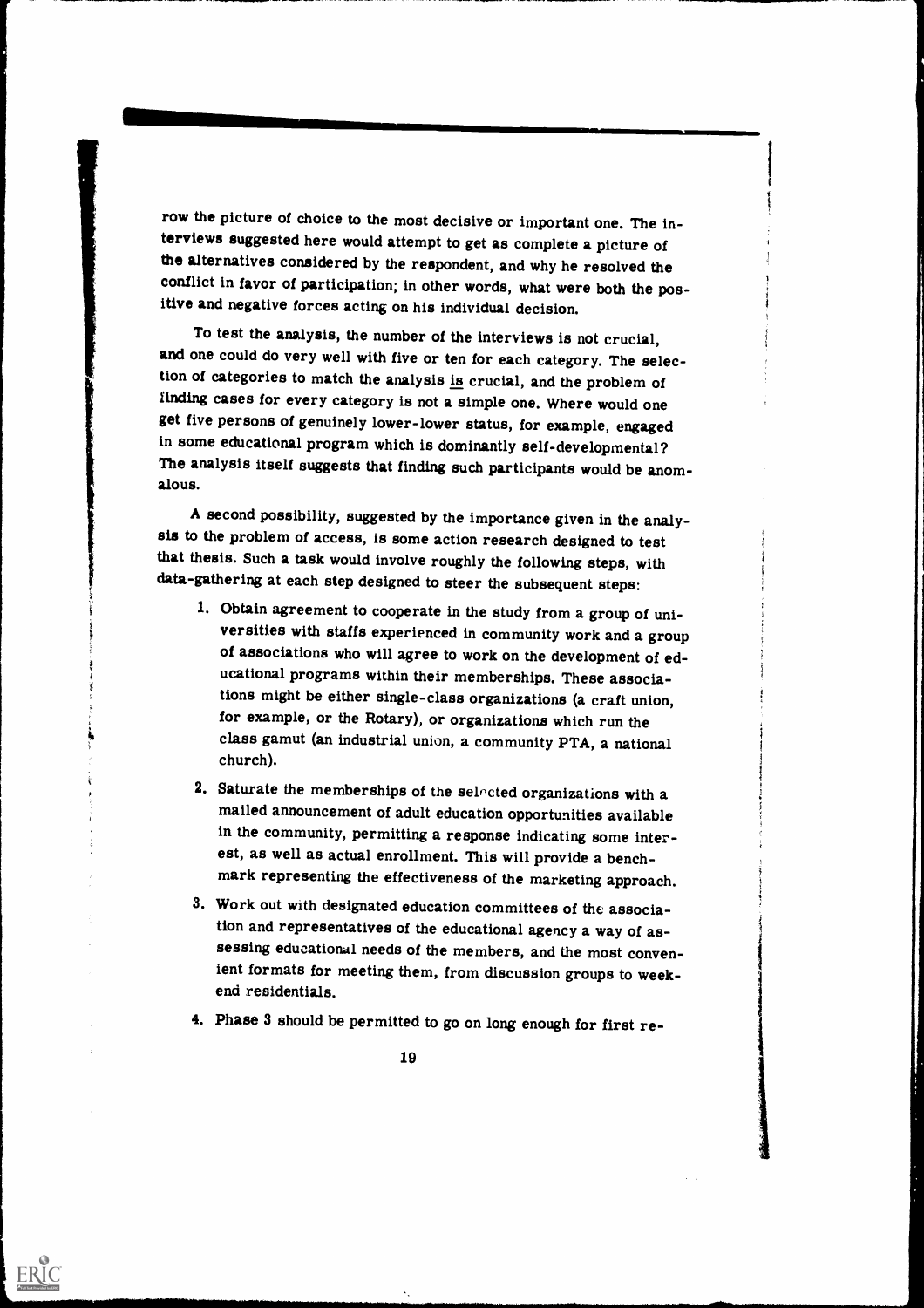sults to be assessed and a second go-round of programs tried, before the experimental phase is considered to be completed.

The diagrams, mentioned earlier, appear on the following pages. As already indicated, these are intended to represent the effect of various forces in motivating different classes to participate in the several types of adult education-education for vocational competence, for personal and family competence, for citizenship competence, and for selfdevelopment.

۰.

ERIC

 $\frac{d}{2}$ ÷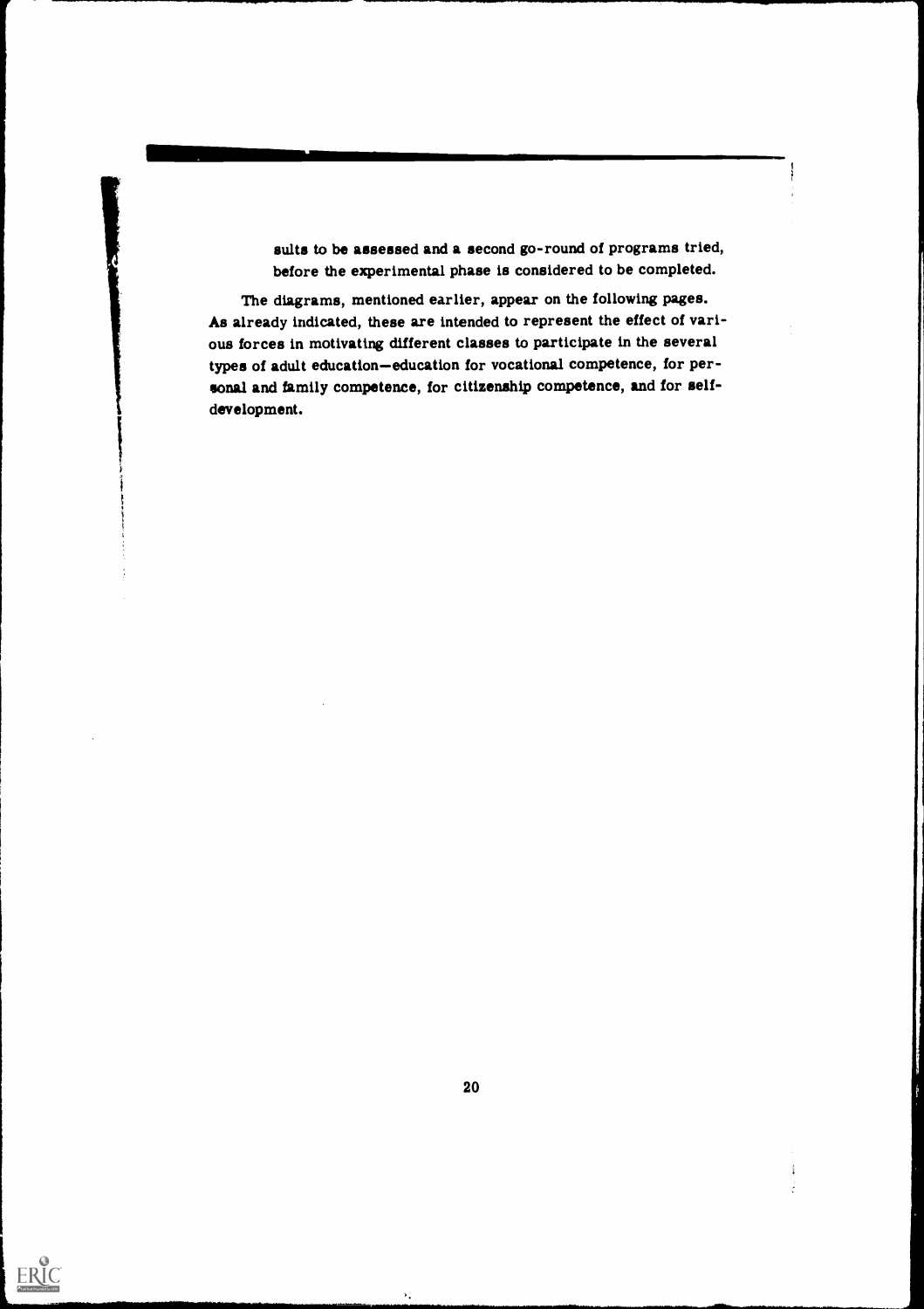# EDUCATION FOR VOCATIONAL COMPETENCE

Lower-Lower Class Level

## POSITIVE FORCES

1. Survival needs

 $\sum_{\mathcal{A}_{\text{full fact.} \text{Product by EBC}}}$ 

- 2. Changing technology
- 3. Safety needs of female culture
- 4. Governmental attempts to<br>change opportunity structure 7. change opportunity structure
- NEGATIVE FORCES
- Action-excitement orientation of male culture
- 6. Hostility to education and to middle class obje :t-orientation
- Relative absence of specific, immediate job opportunities at end of training
- 8. Limited access through orga- nizational ties

 $\sim 100$ 

 $\sim 10^{10}$  kg  $M_{\odot}$ 

9. Weak family structure





 $\mathbf{h}_\mathbf{u}$ 

 $\theta$ k medakk $\pi$ lahan di kegangan S $\pi$ d digi asaw Salas di  $\tau$  , we see  $\eta$  as  $\tau^*$  , we want to be a set of  $\pi$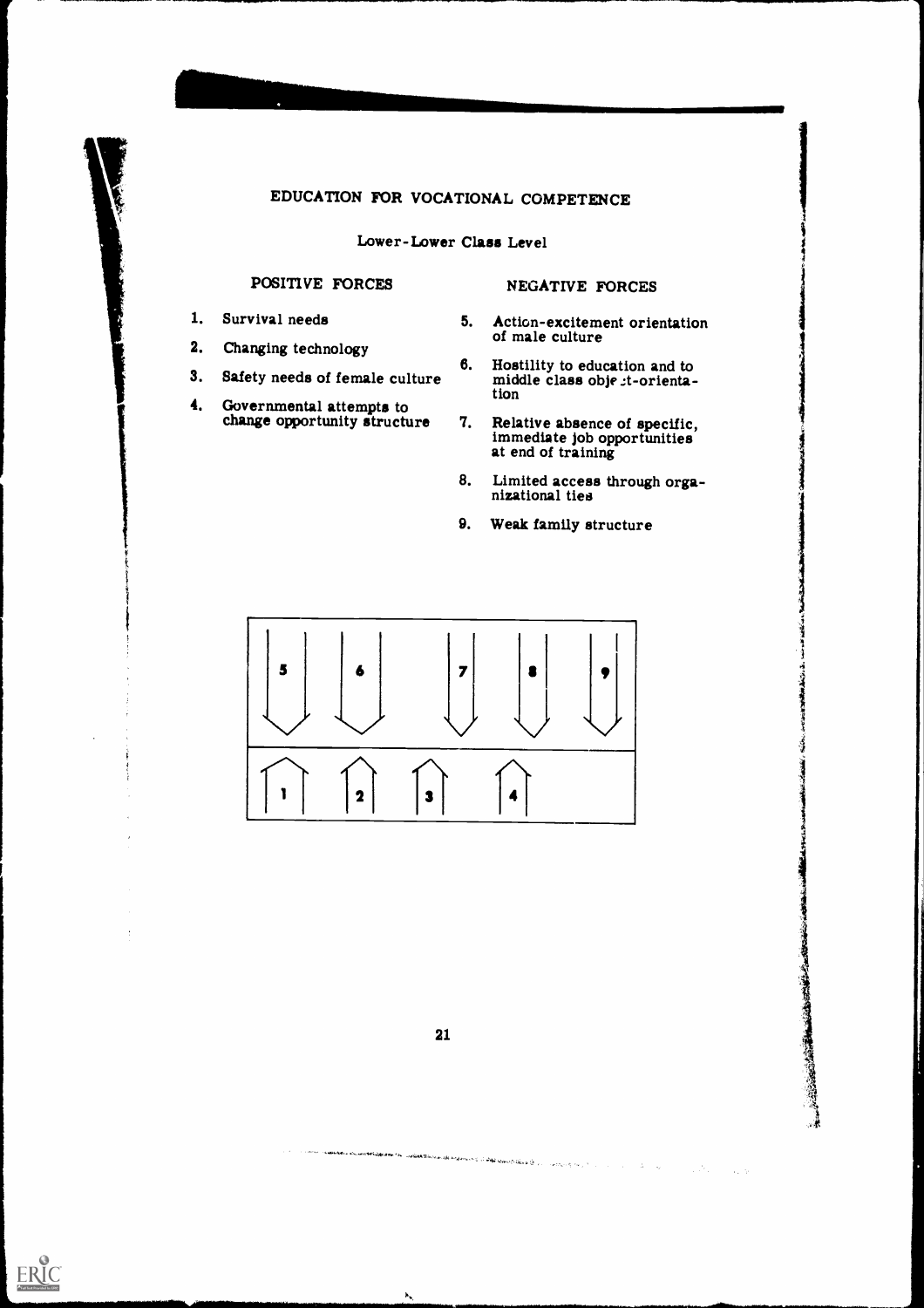Education for Vocational Competence (continued)

#### Working Class Level

#### POSITIVE

## NEGATIVE

- 1. Satisfied survival need
- 2. Strong safety need
- 3. Social shift to white-collar and service jobs
- 4. Changing technology
- 5. Union pressures toward up-<br>grading and presence of or-<br>ganizational access
- 6. Job stability

ERIC

7. Practical orientation toward education

- Fear of relinquishing belong-<br>ing need satisfaction of peer ing need satisfaction of peer group culture (weakness of mobility drives)
- 9. Hostility to middle class object-orientation

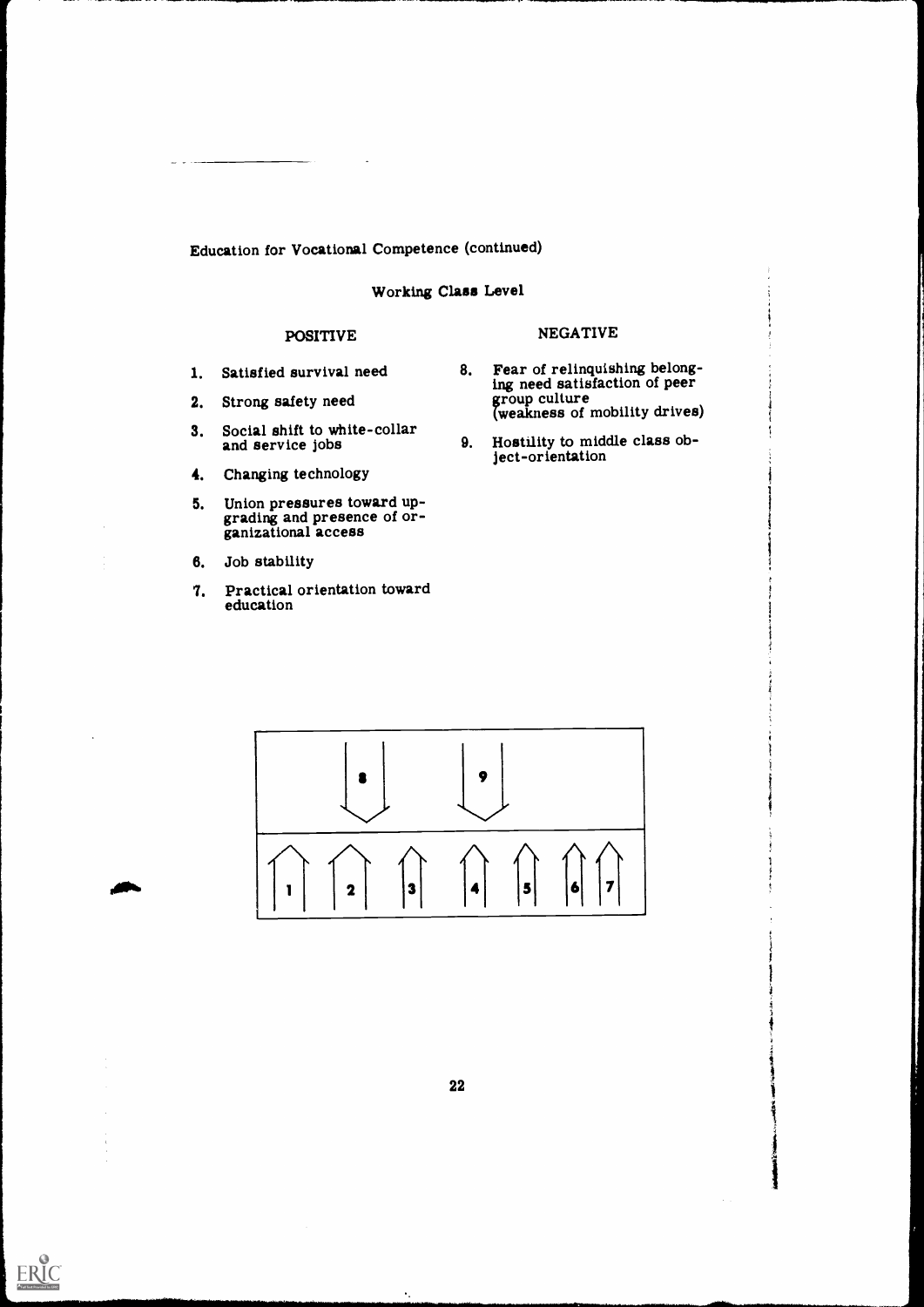Education for Vocational Competence (continued)

### Lower-Middle Class Level

### POSITIVE NEGATIVE

Ċ

- I. Satisfied survival need
- 2. Satisfied safety need
- 3. Strong status need
- 4. Changing technology
- 5. Access through organizational ties
- 6. Acceptance of middle class career drives
- 7. Familiarity with educational processes



 $\tilde{\mathcal{A}}$  ,  $\tilde{\mathcal{A}}$ 

 $\hat{\theta}$ 

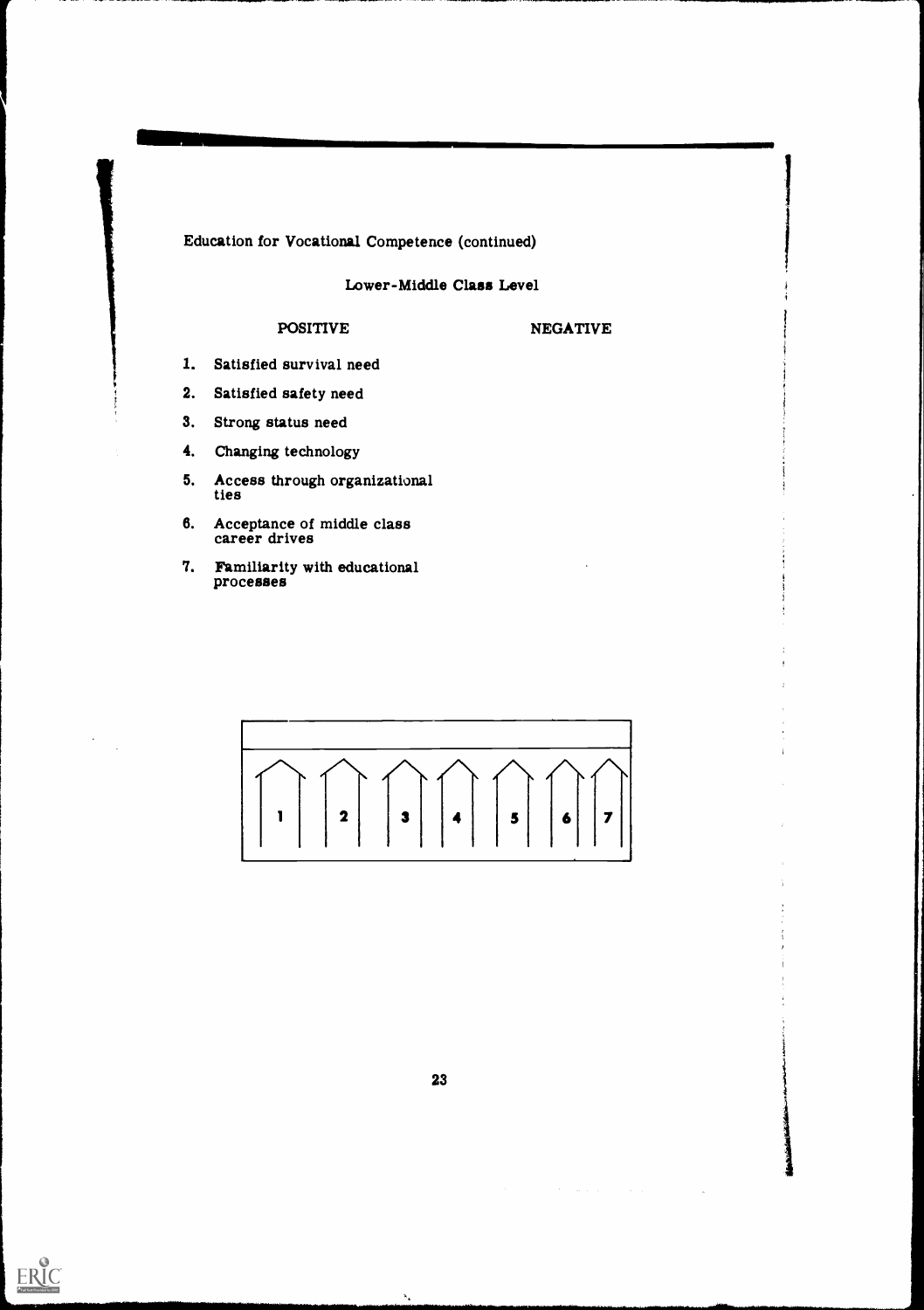Education for Vocational Competence (continued)

# Upper-Middle Class Level

#### POSITIVE

#### NEGATIVE

9. Threats to executive groups

implicit in changing definition of business roles

ţ

- 1. Satisfied survival and safety 9. Th needs
- 2. Strong status needs
- 3. Strong achievement needs
- 4. Change forces in professions and business
- 5. Growth of professional and executive positions in the economy
- 6. Familiarity with education
- 7. Acceptance of<br>career values Acceptance of middle class
- 8. Strong organizational identifi- cation

ERIC



24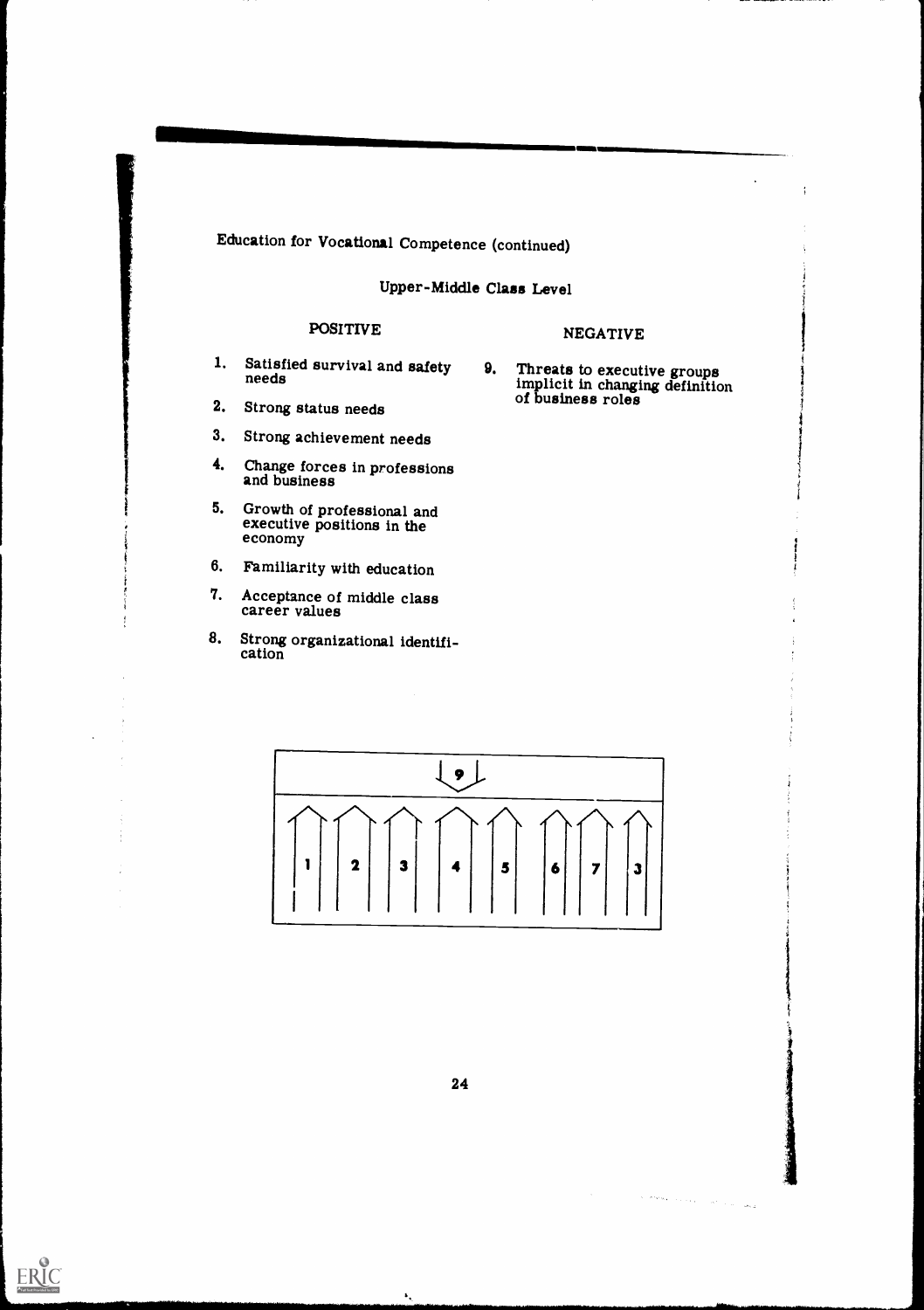# EDUCATION FOR PERSONAL AND FAMILY COMPETENCE

## Lower-Lower Class Level

#### POSITIVE

### NEGATIVE

1. Strong belonging needs in women

**The Second Property of the Company of the Company of the Company of the Company of the Company of the Company of the Company of the Company of the Company of the Company of the Company of the Company of the Company of the** 

ERIC

- 2. Mobility desires for children by women
- 3. Positive family values in some ethnic groups concentrated at 6.<br>the lower-lower level
- 4. Necessity posed by economic<br>position for concentrating on<br>musical on survival and safety needs
- 5. Unstable family structure of many at this level
	- 6. Adult-centered culture
	- 7. Organizational isolation

المرائمهم لاءفتها

 $\mathcal{L}_{\mathcal{F}} = \left( \begin{smallmatrix} \mathcal{M}_{\mathcal{F}} & \mathcal{M}_{\mathcal{F}} \\ \mathcal{M}_{\mathcal{F}} & \mathcal{M}_{\mathcal{F}} \end{smallmatrix} \right) \mathcal{L}_{\mathcal{F}} \mathcal{L}_{\mathcal{F}}$ 

 $17.269 \pm 0.000$ 

8. Isolation from middle class mainstream influences on family attitudes



25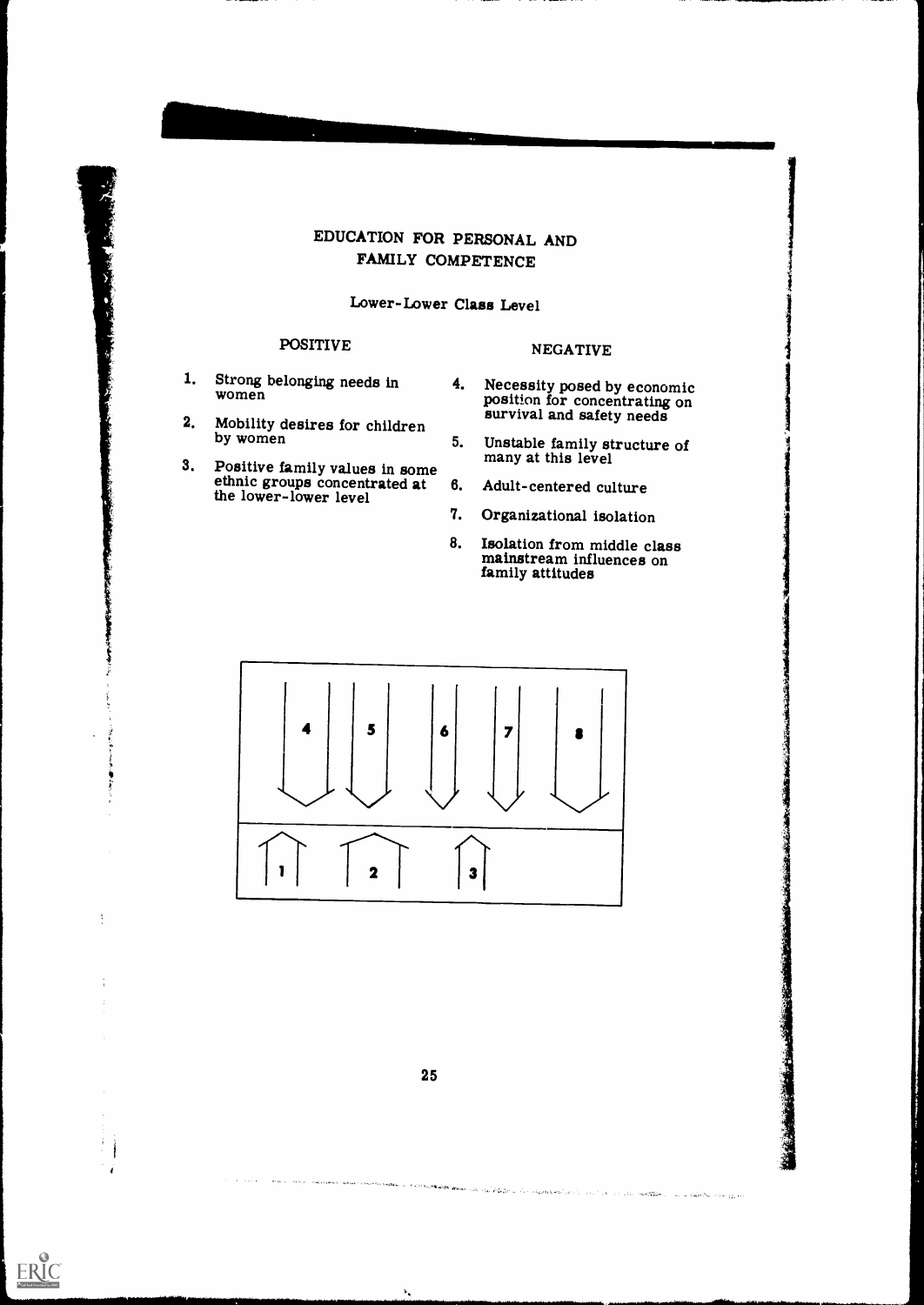Education for Personal and Family Competence (continued)

Working Class Level

# POSITIVE NEGATIVE

- 1. Strong belonging need 4. Practical orientation toward
- 2. Stable family structure 5.
- 3. Access through organizations
- 5. Suspicion of middle class value system

education

- 6. Isolation of peer group culture
- 7. Adult-centeredness of family culture

 $\pmb{\prime}$ 

 $\bar{\mathbf{r}}$ 





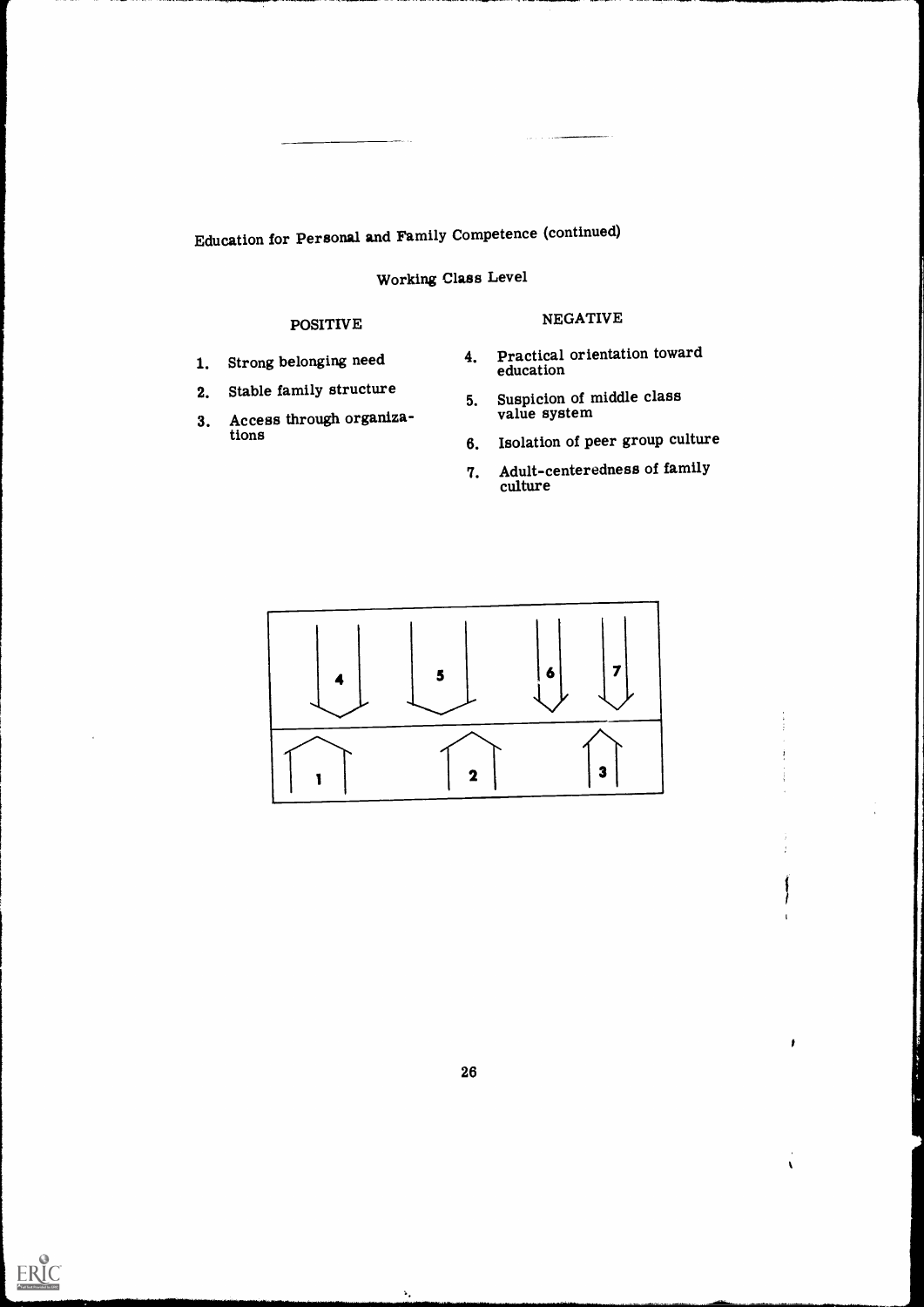Education for Personal and Family Competence (continued)

Lower-Middle Class Level

#### POSITIVE

### NEGATIVE

- 1. Satisfied belonging need
- 2. Strong status need (leading to anticipatory taking over of upper-middle 6.<br>values)
- 3. Child-centered, nuclear family
- 4. Openness to mainstream value influences

 $\frac{3}{\epsilon}$ 

 $\sum_{\lambda \text{full}} \sum_{\text{Euclidean}}$ 

- Traditional value orientation (Puritan ethic vs. emergent values)
- 6. Stratification of family roles
- 7. Mass media satisfaction of needs in this area



27

爆爆

 $\Delta$  and  $\Delta$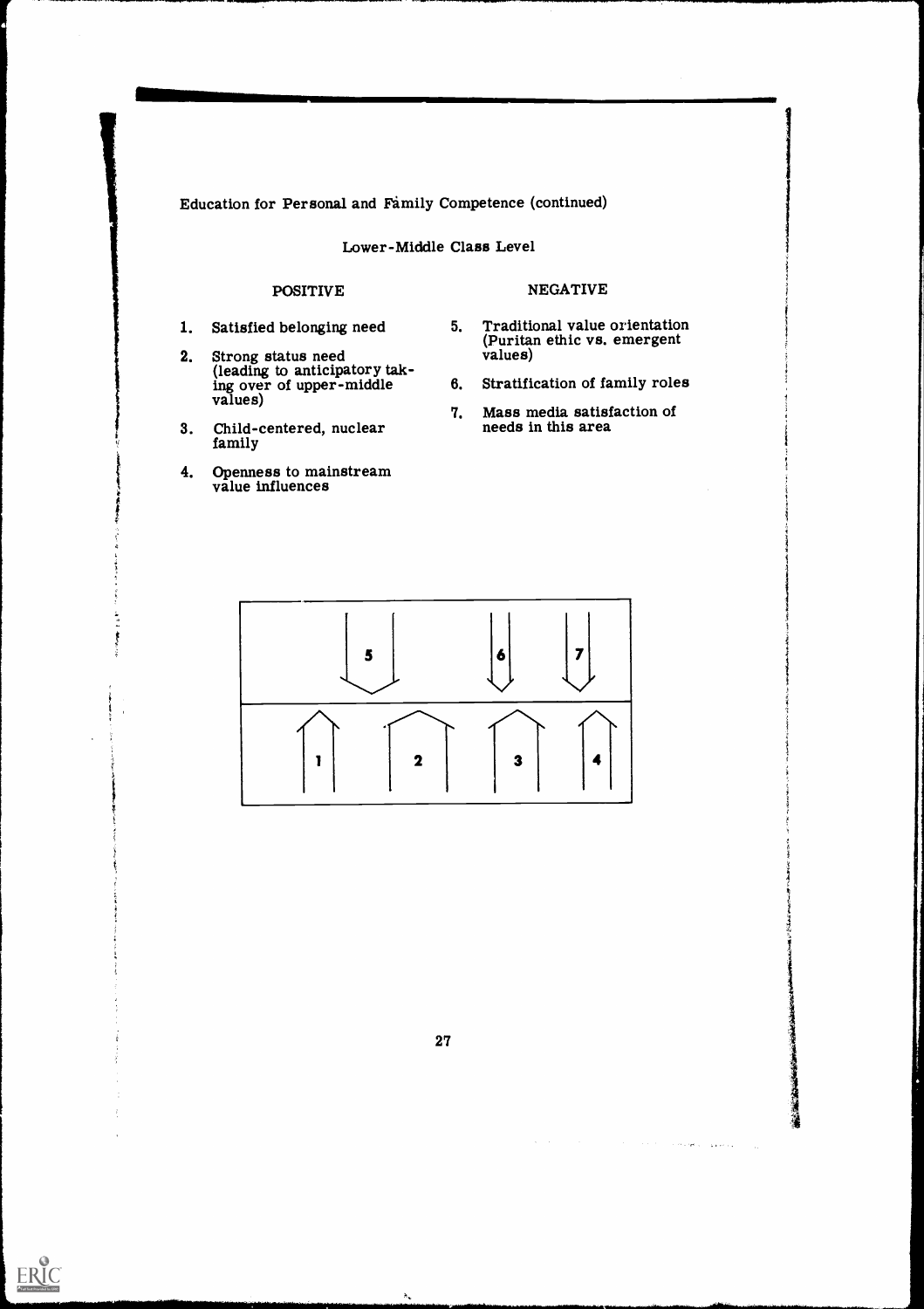Education for Personal and Family Competence (continued)

## Upper-Middle Class Level

#### POSITIVE

#### NEGATIVE

- 1. Satisfaction of lower needs
- 2. Strong self-realization needs 7.
- 3. Nuclear, child-oriented family structure
- 4. Active, associational life

 $\bar{\mathcal{A}}$ 

 $\sum_{\lambda_{\text{full heat}}}\sum_{\text{Feu}}$ 

- 5. Openness to mainstream value influences
- 6. Traditional orientation of business upper-middle males
- 7. Mass media satisfaction of needs in this area





大きくのこと

 $\sigma \sim 0.99\ \mathrm{GeV} \ \mathrm{d} \times \mathrm{d} \omega = -5.006 \ \mathrm{GeV} \ \mathrm{d} \omega = 0 \,,$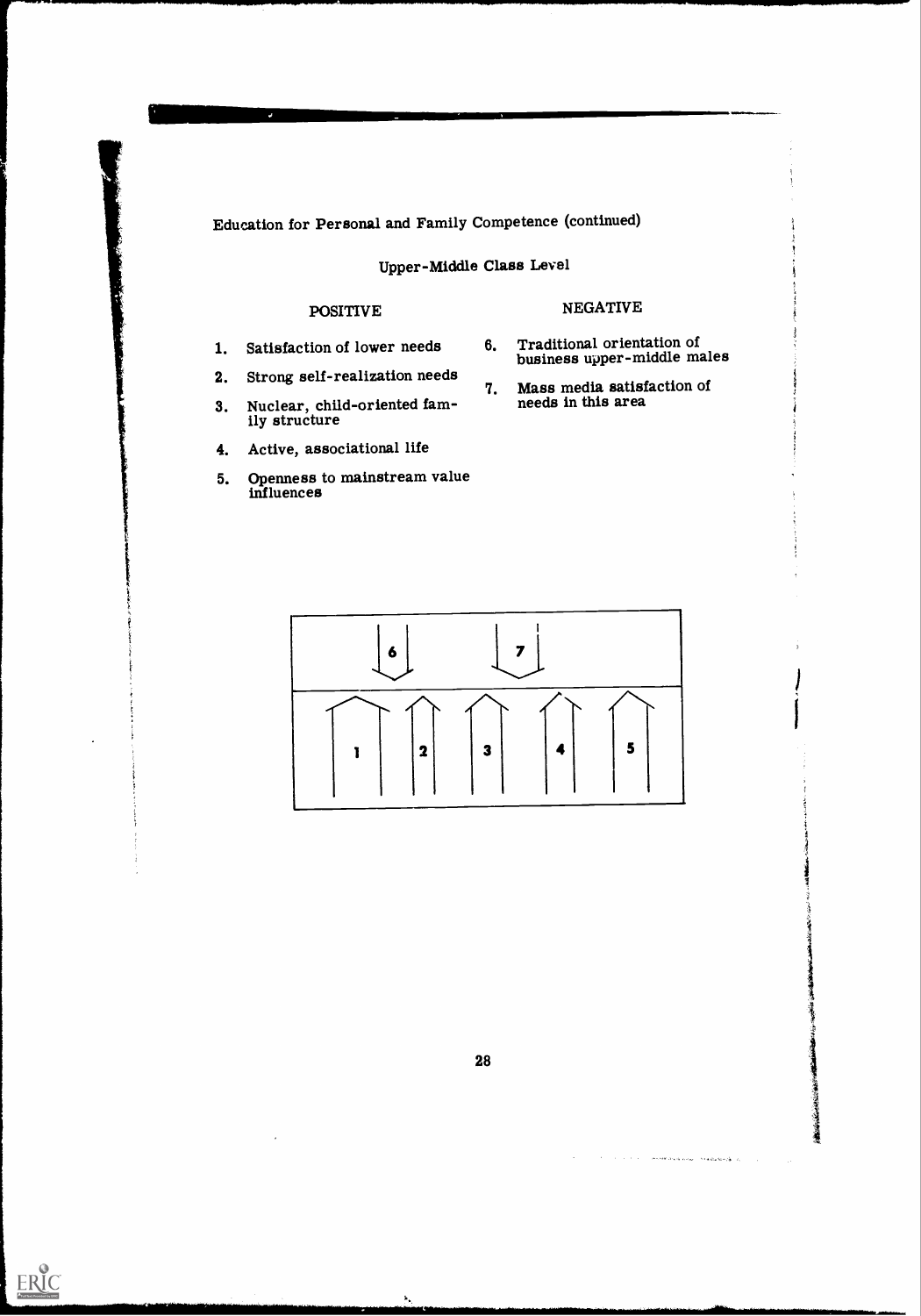# EDUCATION FOR CITIZENSHIP COMPETENCE

# Lower Class Level Generally

# POSITIVE NEGATIVE

1. Gradual reorientation of

 $\epsilon$ 

ERIC

- labor union attitudes 2. Restriction of belonging needs to peer group culture
	- 3. Alienation from middle class values and object-orientation
	- 4. Weakness of associational ties beyond economic

**MARK** 

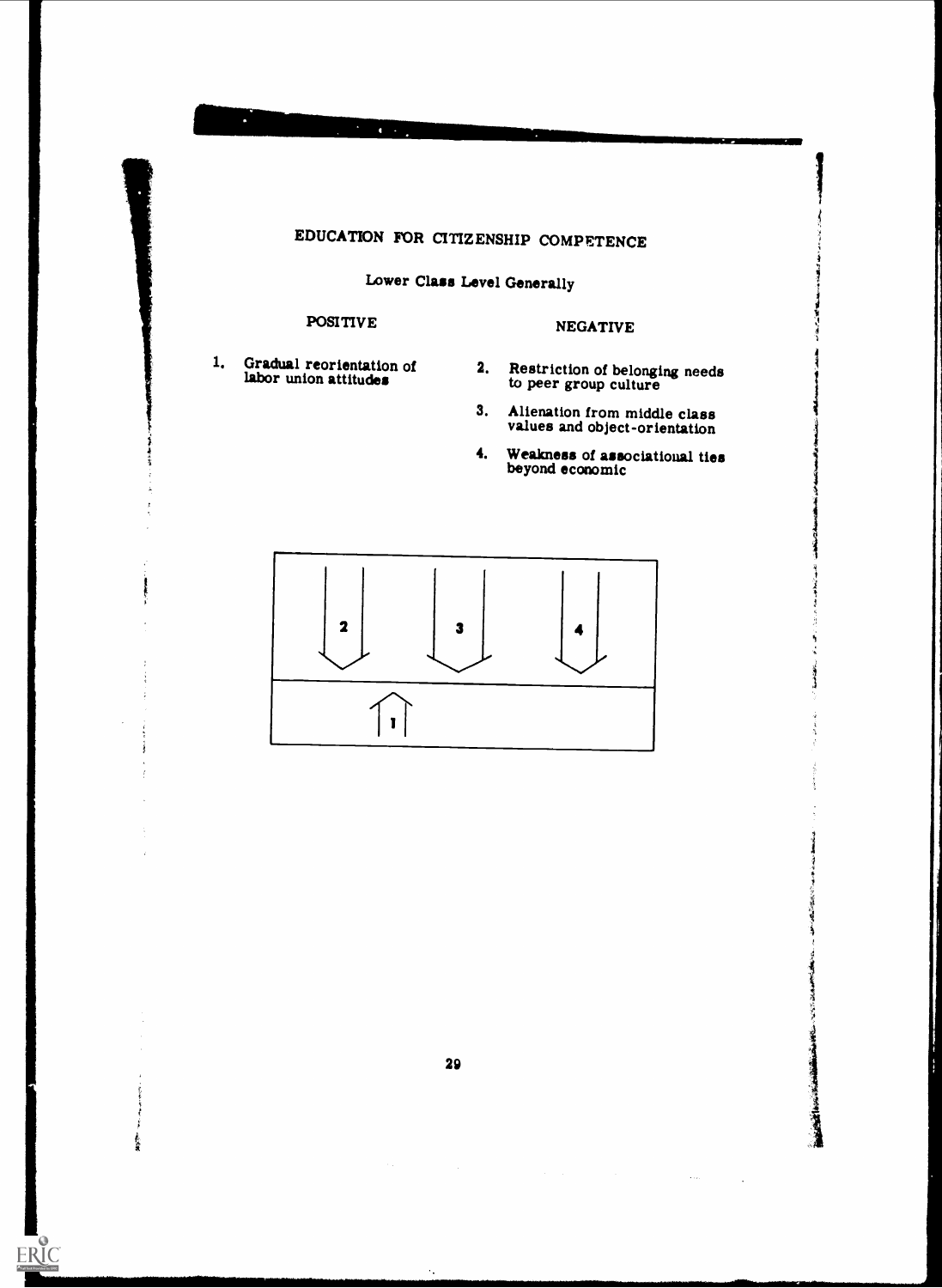# Education for Citizenship Competence (continued)

## Middle Class Level Generally

#### POSITIVE

#### NEGATIVE

1. Middle class status and recognition needs

 $\hat{\mathcal{L}}$  .

 $\mathcal{L}$  and the contract of the contract of  $\mathcal{L}$ 

- 2. Cosmopolitanism of upper-<br>middles 6.
- 3. High level of associational activity and identification with community
- 4. Middle class object-orientation, abstractions are important
- 5. Personal career orientation as a satisfaction of status needs
- Traditionalist values of lower-<br>middles and executive uppermiddles and executive upper-<br>middles-resulting in attitude crystallization on community and national concerns

Y

7. Mass media satisfaction of information needs





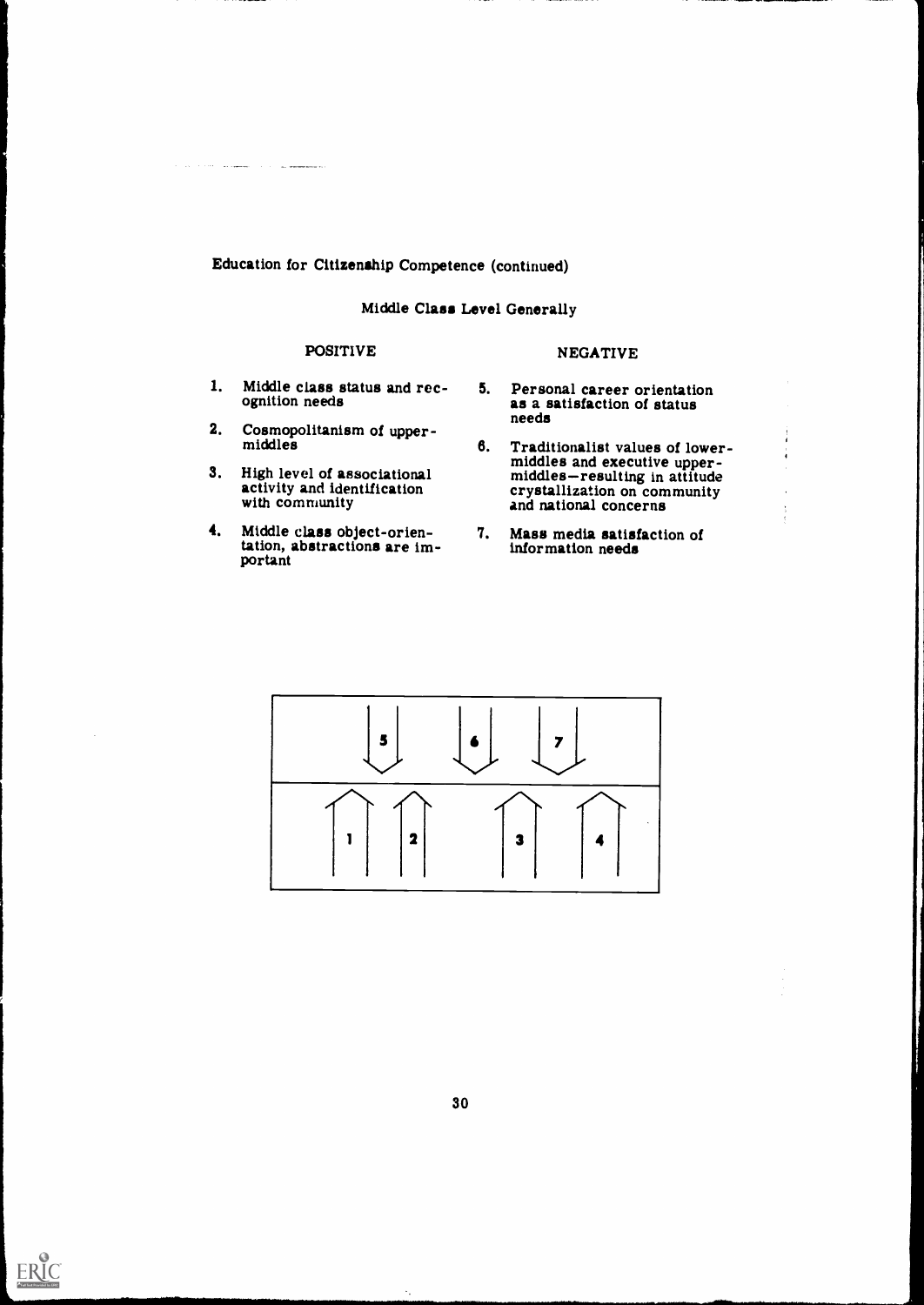

Lower Class Level Generally

### POSITIVE

## NEGATIVE

- 1. Increasing leisure among 3. Conce<br>
some levels of working class needs<br>
2. Diffusion of solt is a set of them
- 2. Diffusion of self-development<br>concept through mass media 4.
- Concentration on lower level<br>needs, lack of satisfaction of
	- Restrictive perception of edu-<br>cational usefulness
	- 5. Action-orientation of lower- lowers







また 三度